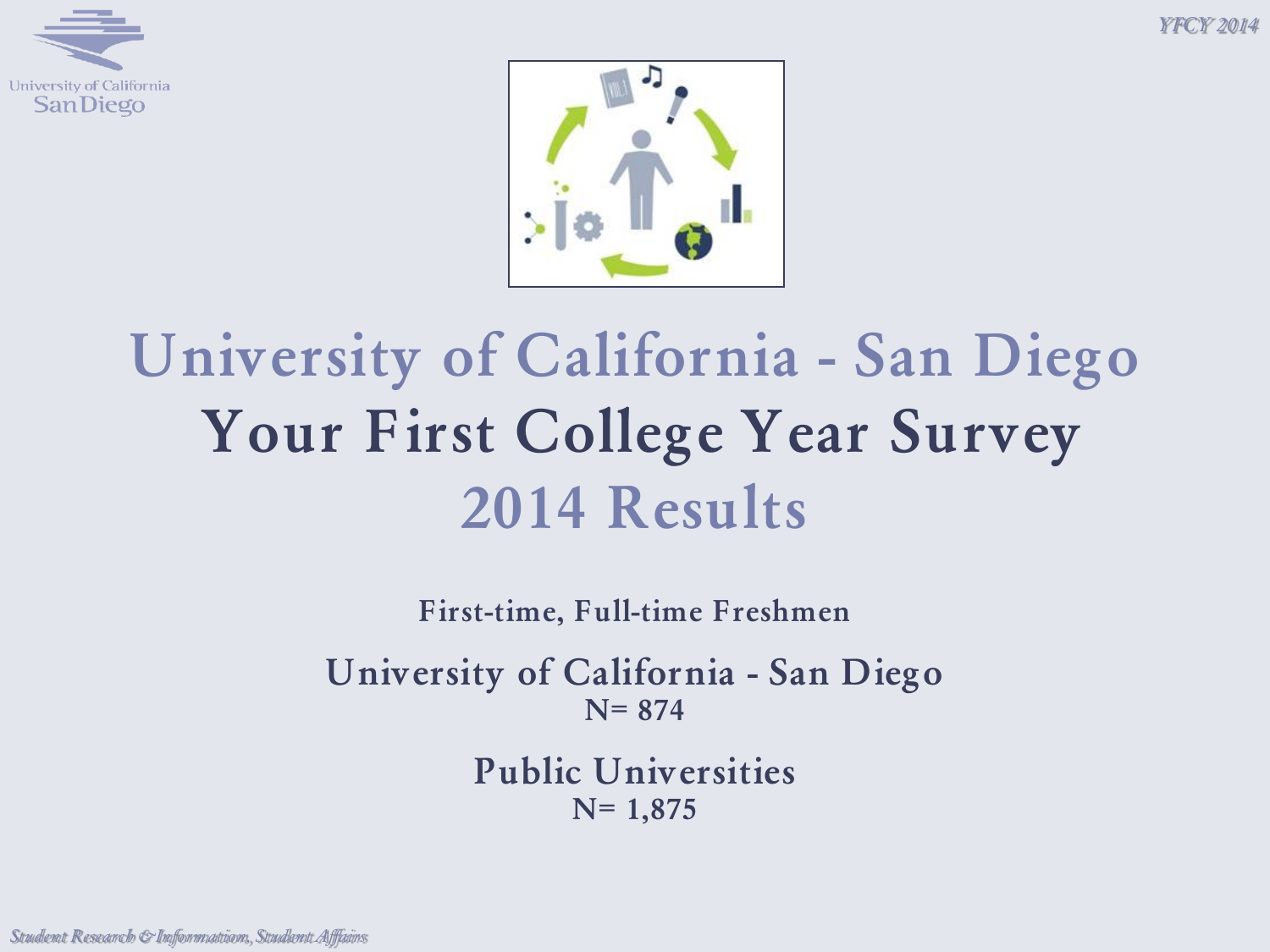**Results from the Your First College Year Survey (YFCY) offer a window into the first-year experience, providing important information on UCSD students':**

- **Adjustment to college**
- **Academic outcomes and experiences**
- **Co-curricular experiences**
- **Satisfaction**
- **Overall growth**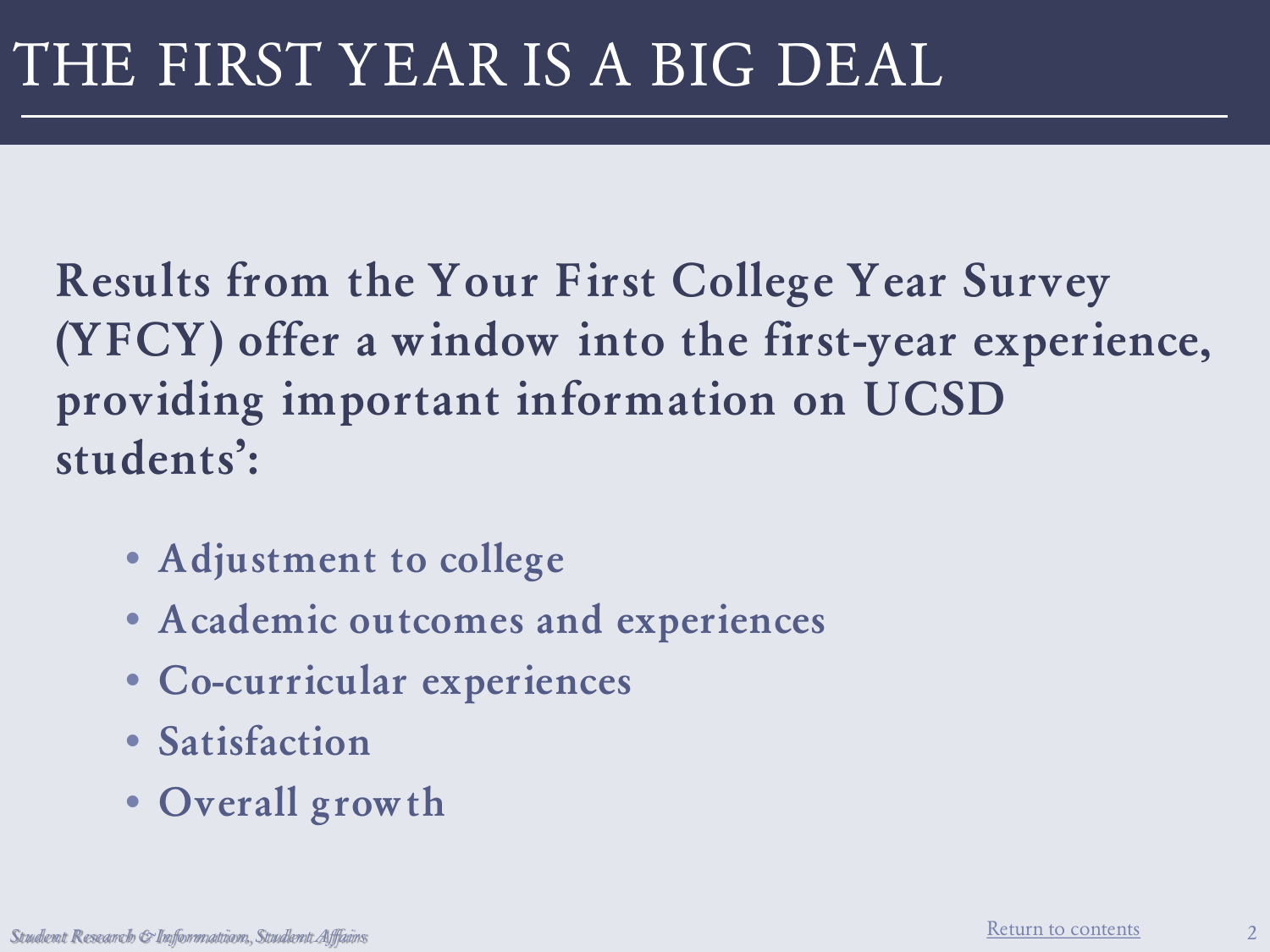

### **Table of Contents**

#### • **Demographics Race/Ethnicity**

**Sex and Housing Type**

#### • **Adjustment to College**

**Academic Adjustment Sense of Belonging Navigational Action**

#### • **Academic Outcomes and Experiences**

<span id="page-2-0"></span>**Habits of Mind Academic Self-Concept Pluralistic Orientation Faculty Interaction: Contact and Communication Academic Disengagement Academic Validation General Interpersonal Validation Academic Outcomes Academic Enhancement Experiences Active and Collaborative Learning** 

#### • **Co-Curricular Experiences**

**Civic Engagement Social Agency Civic Engagement Civic Awareness**

#### **Diversity and Campus Climate**

**Positive Cross-Racial Interaction Negative Cross-Racial Interaction Diversity Campus Climate**

#### **Health and Wellness**

#### • **Satisfaction**

**Satisfaction with Coursework Overall Satisfaction Satisfaction with Academic Support Satisfaction with Services and Community Future Plans**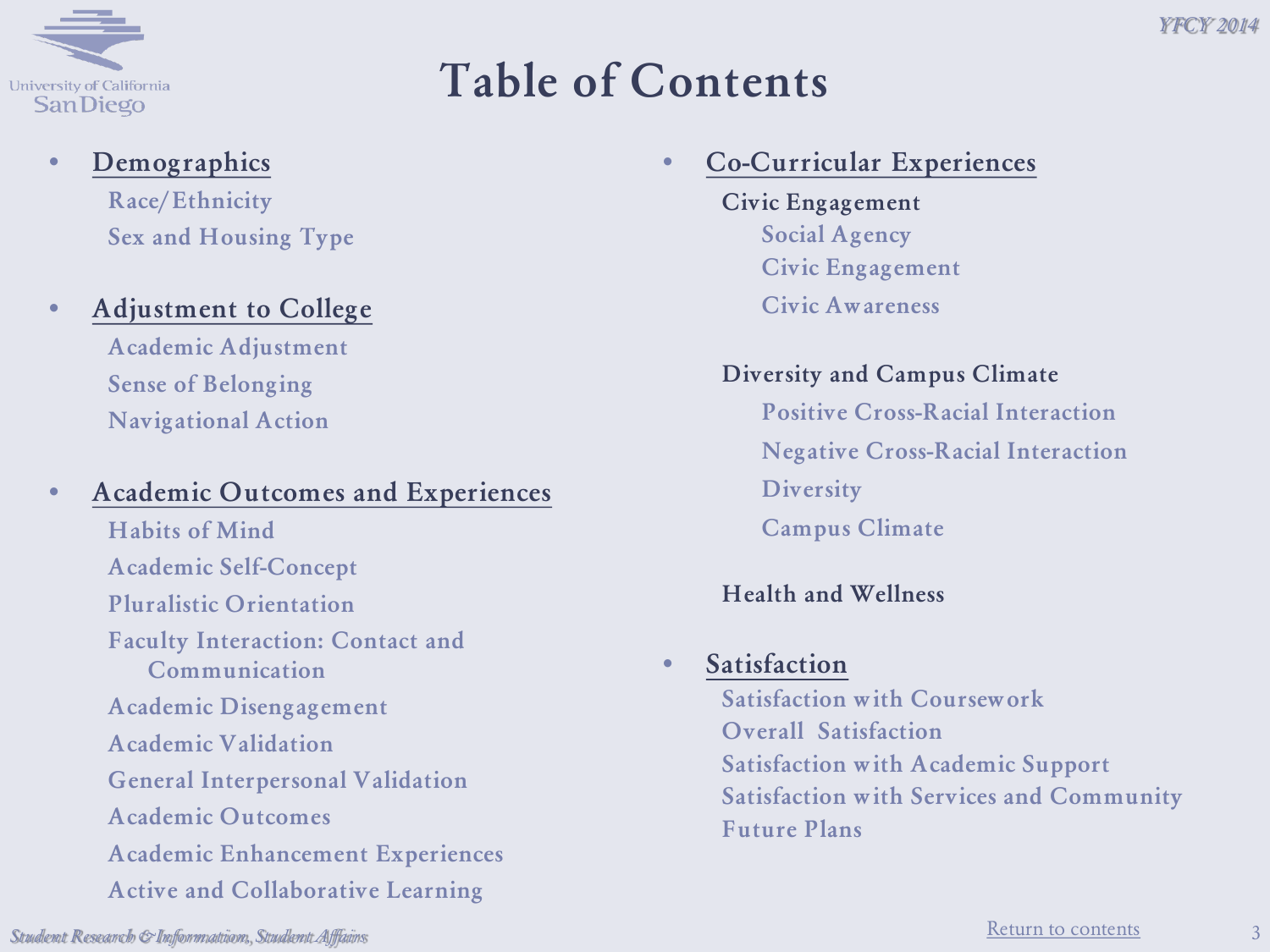

## **A Note about CIRP Constructs**

## **We use the CIRP Constructs throughout this PowerPoint to help summarize important information about UCSD students from the YFCY.**

#### **Constructs**

**Constructs statistically aggregate the results from CIRP questions that tap into key aspects of the college experience. They focus on student traits and institutional practices contributing to students' academic and social development.**

#### **Longitudinal Constructs**

**Constructs that are included in the CIRP TFS and YFCY that measure change in your student population over time.**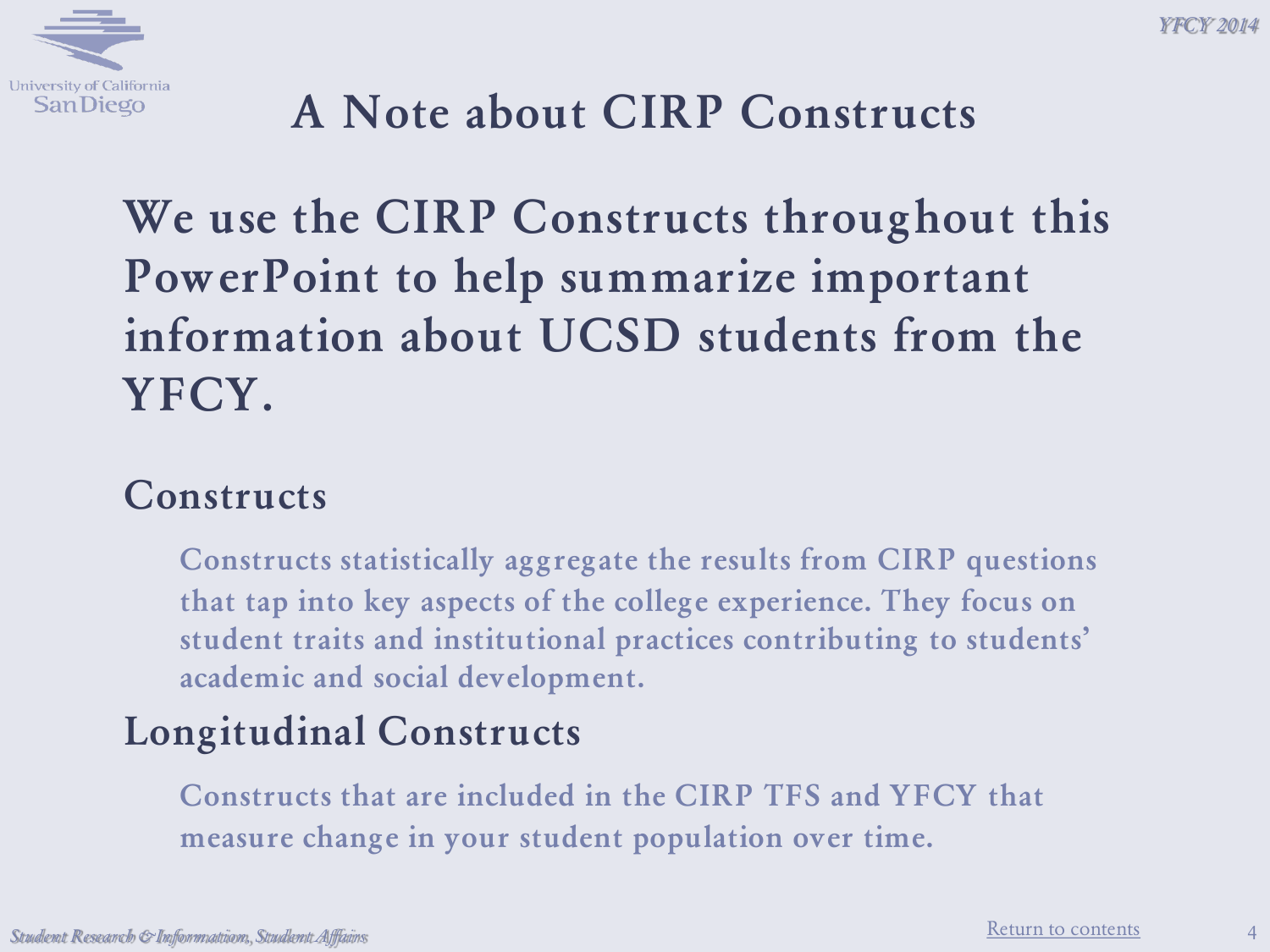

#### **Demographics**



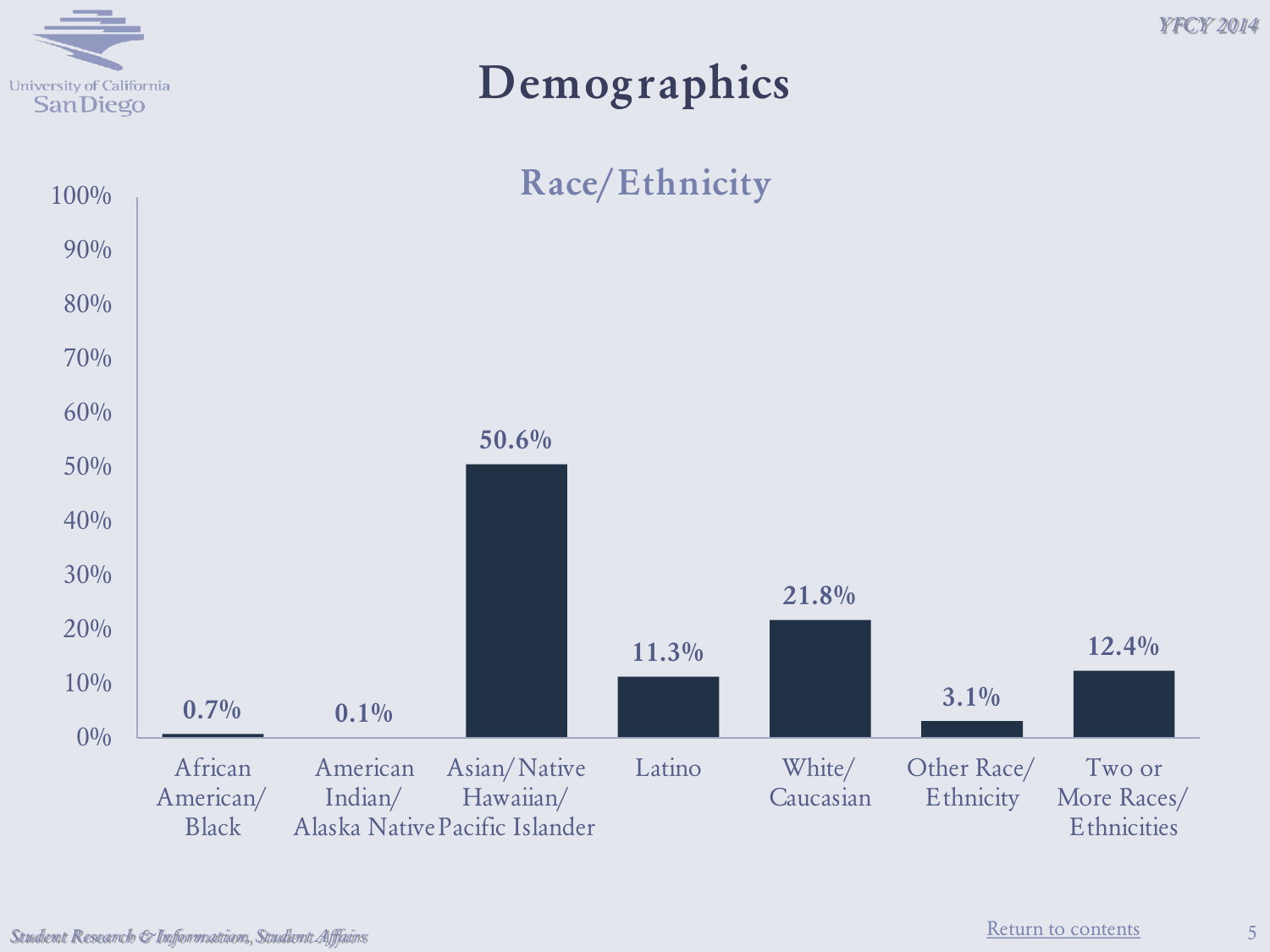

# **Demographics Race/Ethnicity**



■UCSD 13 First-Time Freshmen 2014 YFCY UCSD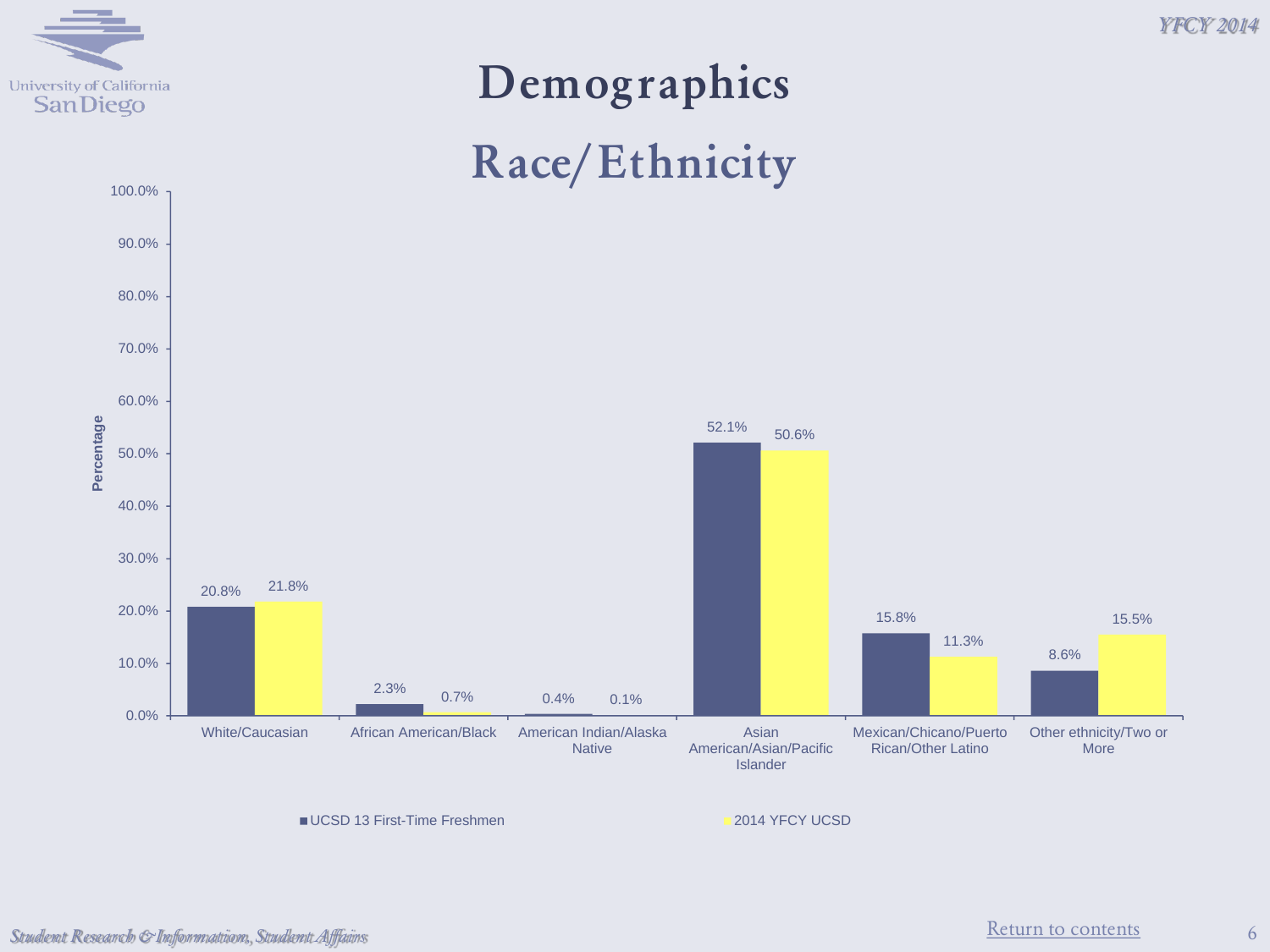

**Demographics**





All Other Responses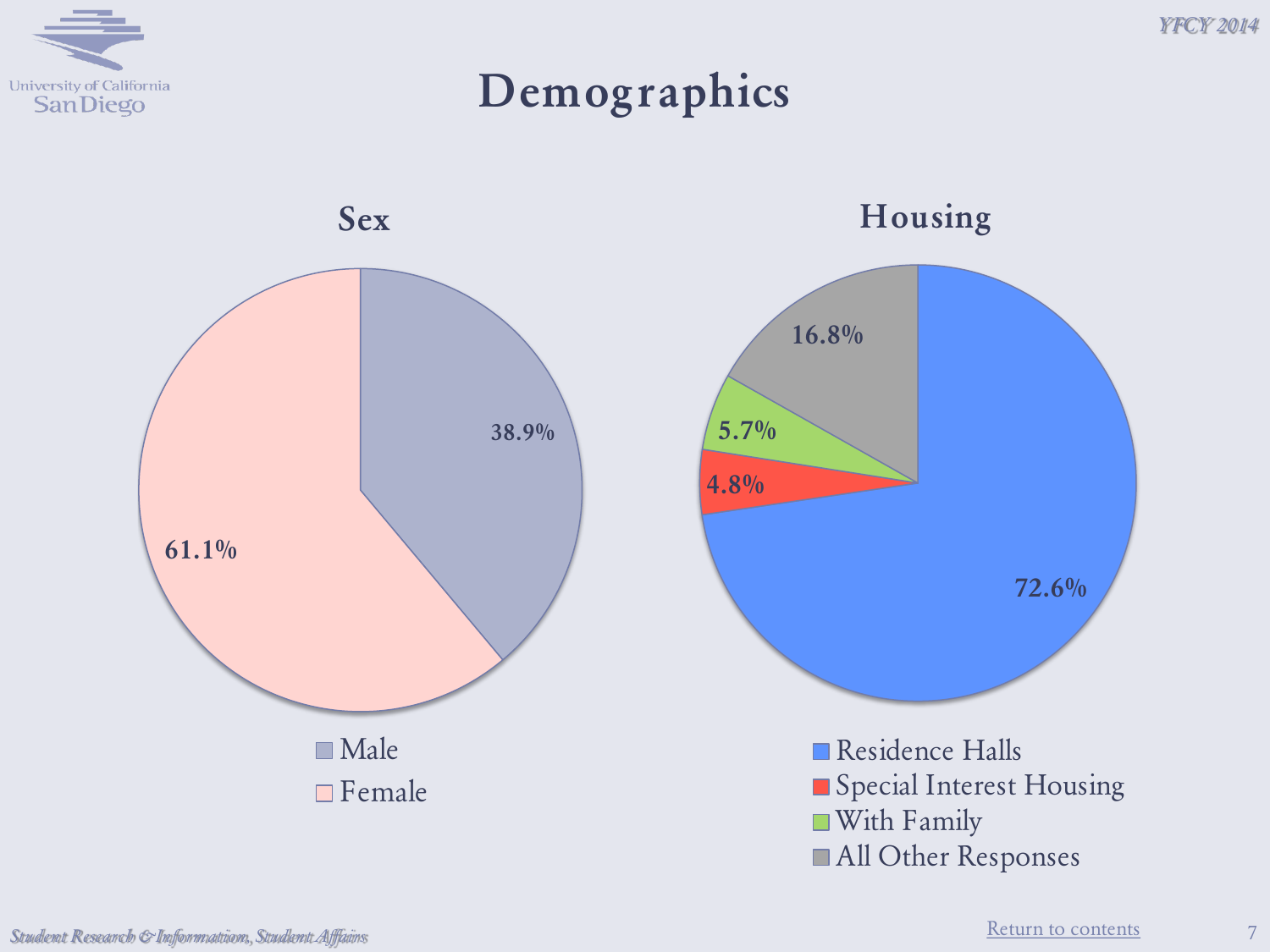

#### **Demographics Gender**



UCSD 13 First-Time Freshmen 2014 YFCY UCSD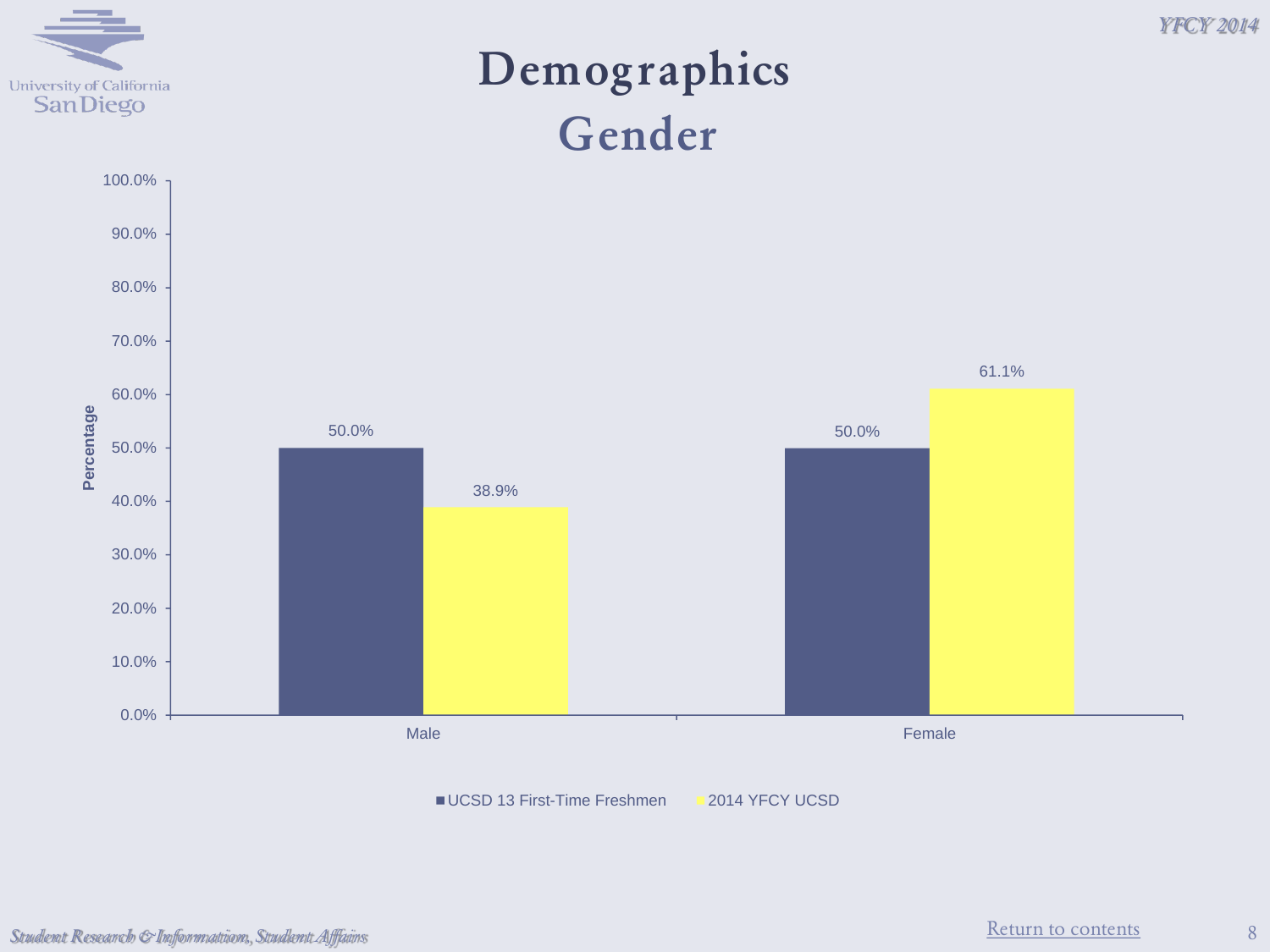*Y FCY 2014*





# **Adjustment to College**

**Students' ability to adjust academically and socially plays a large role in student success, retention, and satisfaction.**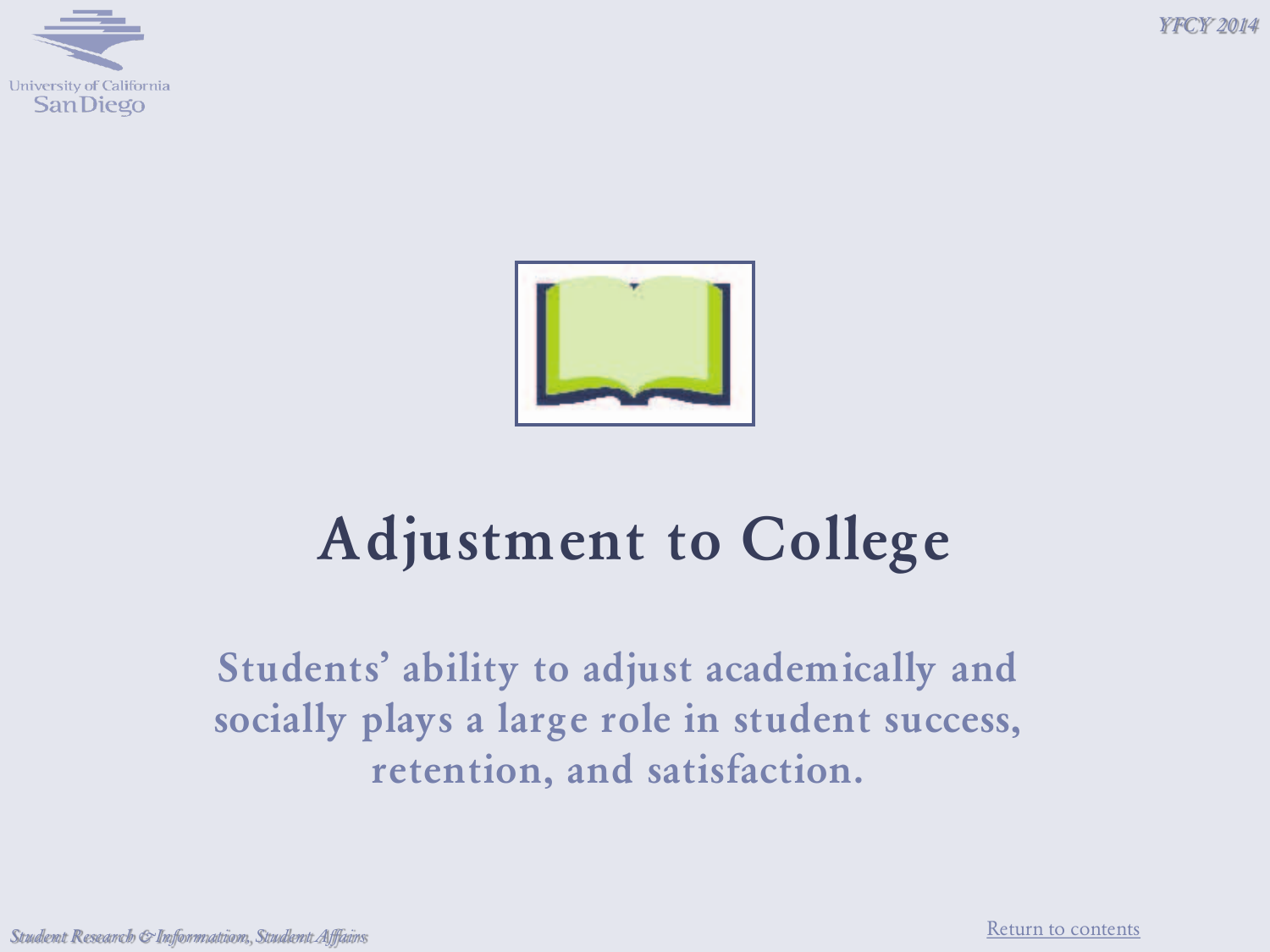

### **Academic Adjustment**

*Academic Adjustment* **measures the ease with which students adjust to the academic demands of college.**

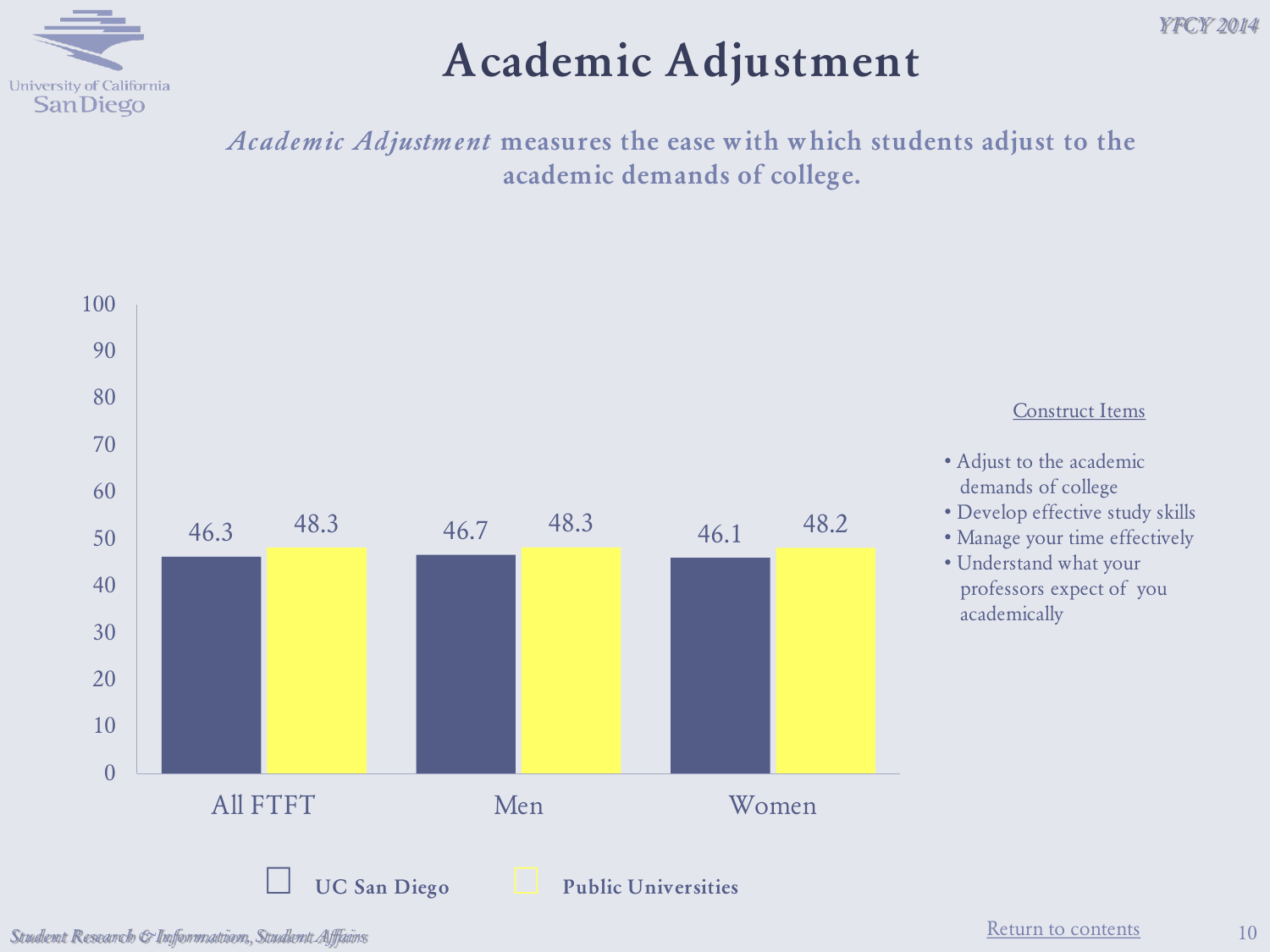

## **Sense of Belonging**

**The campus community is a powerful source of influence on students' development.**  *Sense of Belonging* **measures the extent to which students feel a sense of academic and social integration on campus.**



[Return to contents](#page-2-0) *Student Research & Information, Student Affairs*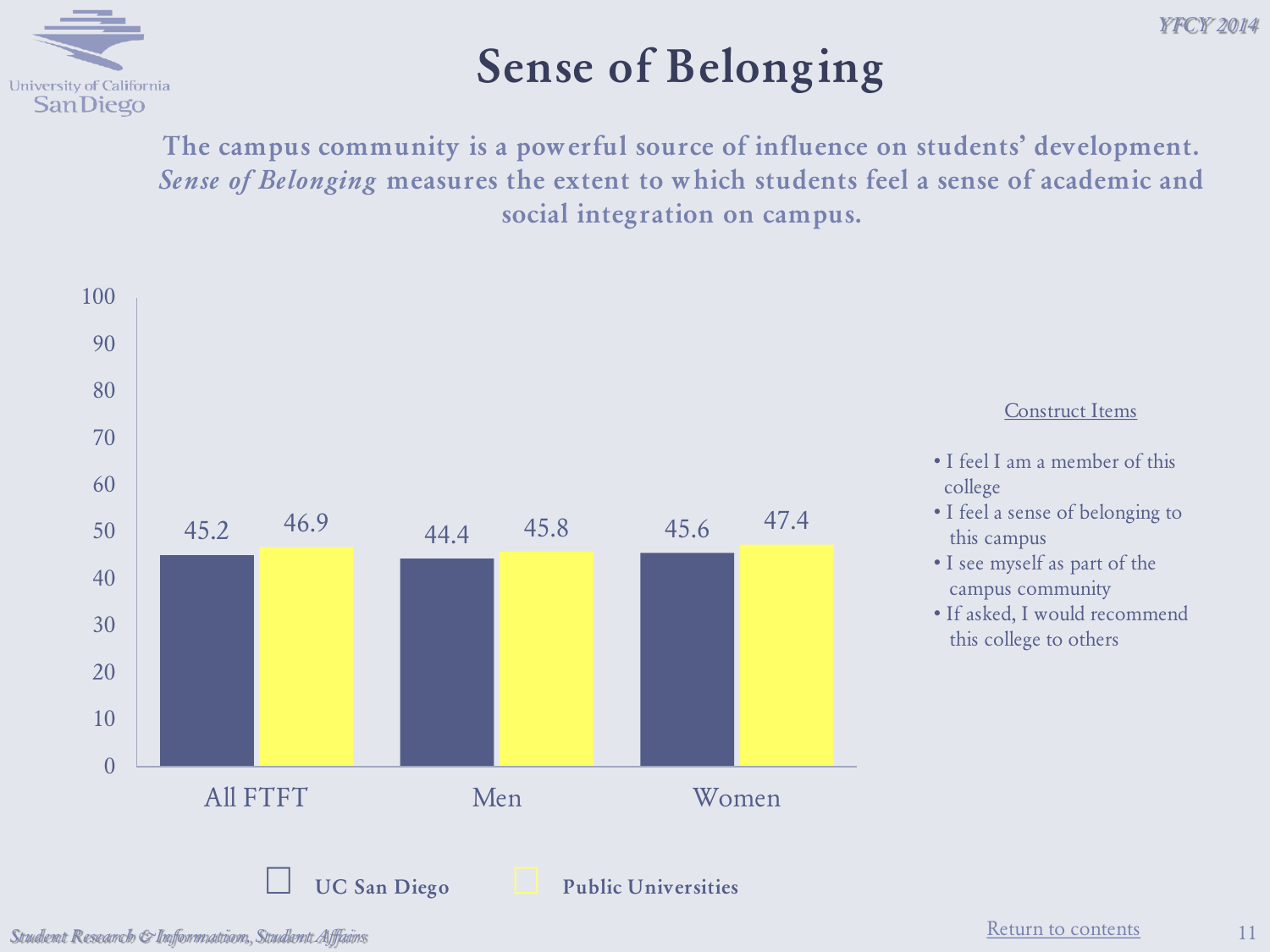

### **Navigational Action**

**These items illustrate how often students participated in institutional programs or engaged in activities that would help them successfully traverse the institution.**



12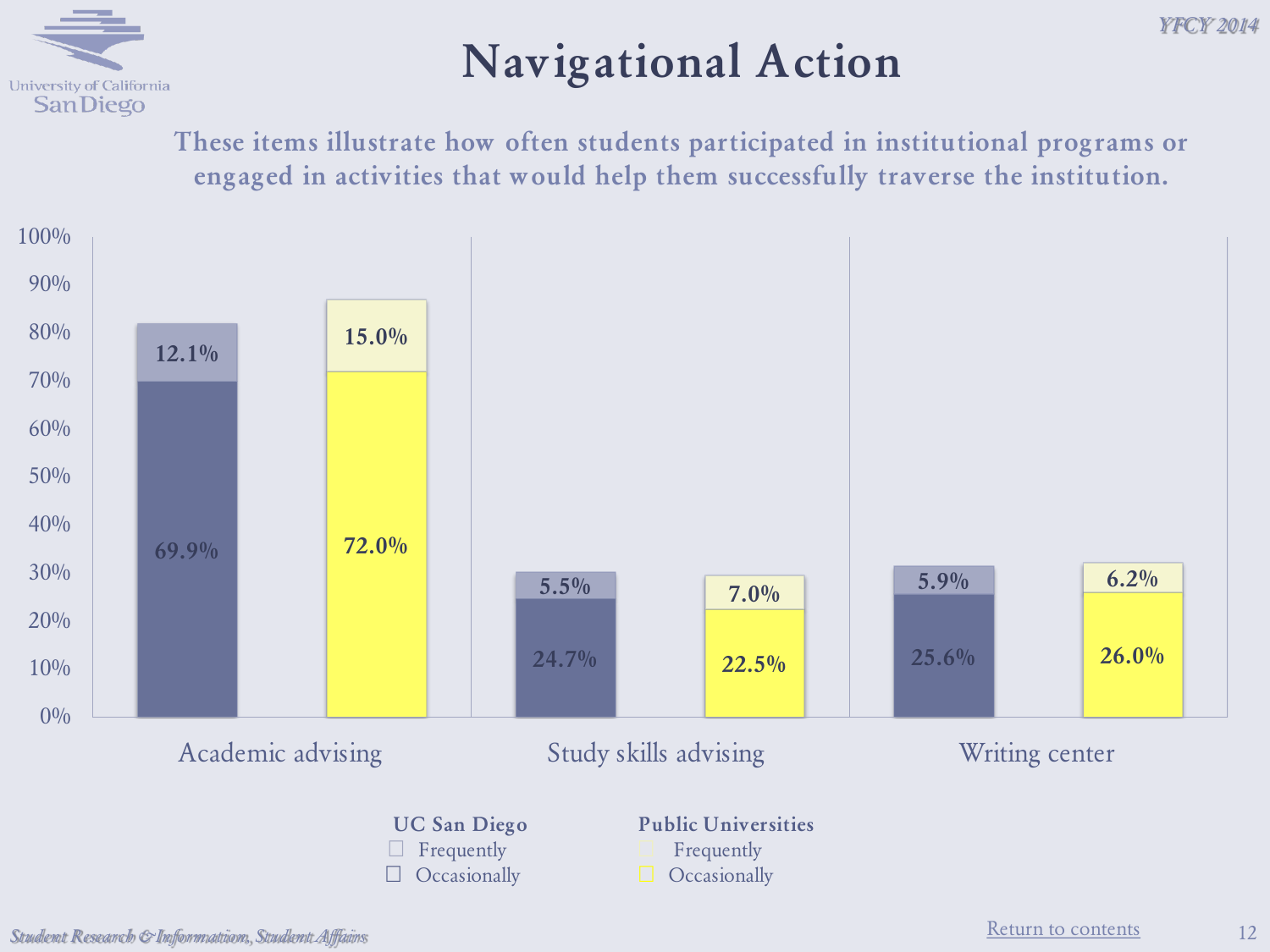

#### **Navigational Action**

**These items illustrate how often students participated in institutional programs or engaged in activities that would help them successfully traverse the institution.**



*Y FCY 2014*

13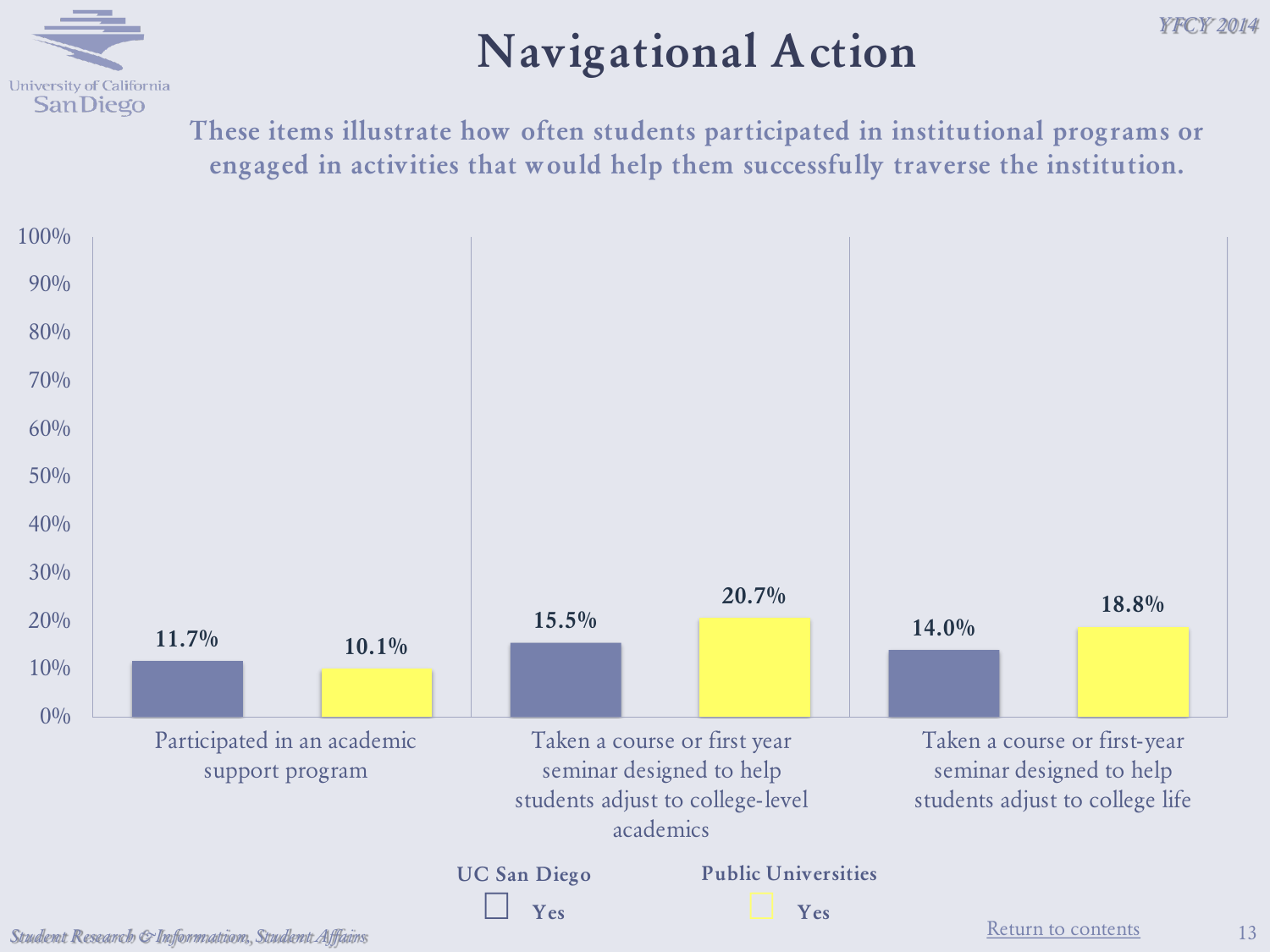





# **Academic Outcomes and Experiences**

**Students develop skills, knowledge, and abilities through their experiences both in and out of the classroom.**

[Return to contents](#page-2-0) *Student Research & Information, Student Affairs*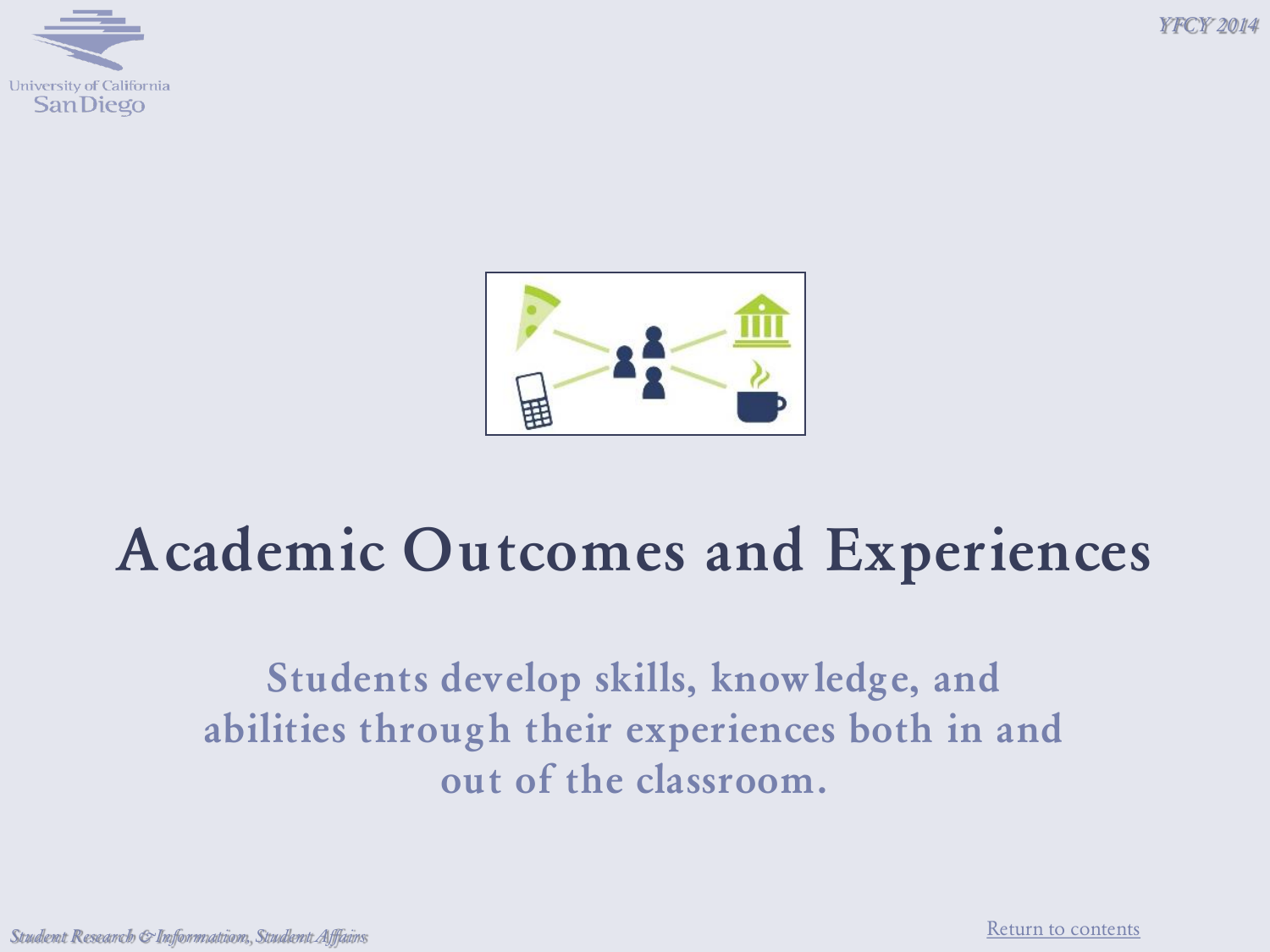

#### **Habits of Mind**

*Habits of Mind* **is a unified measure of the behaviors and traits associated with academic success. These learning behaviors are seen as the foundation for lifelong learning.**



Student Research & Information, Student Affairs **Student Affairs Student Affairs Student Affairs Student Affairs**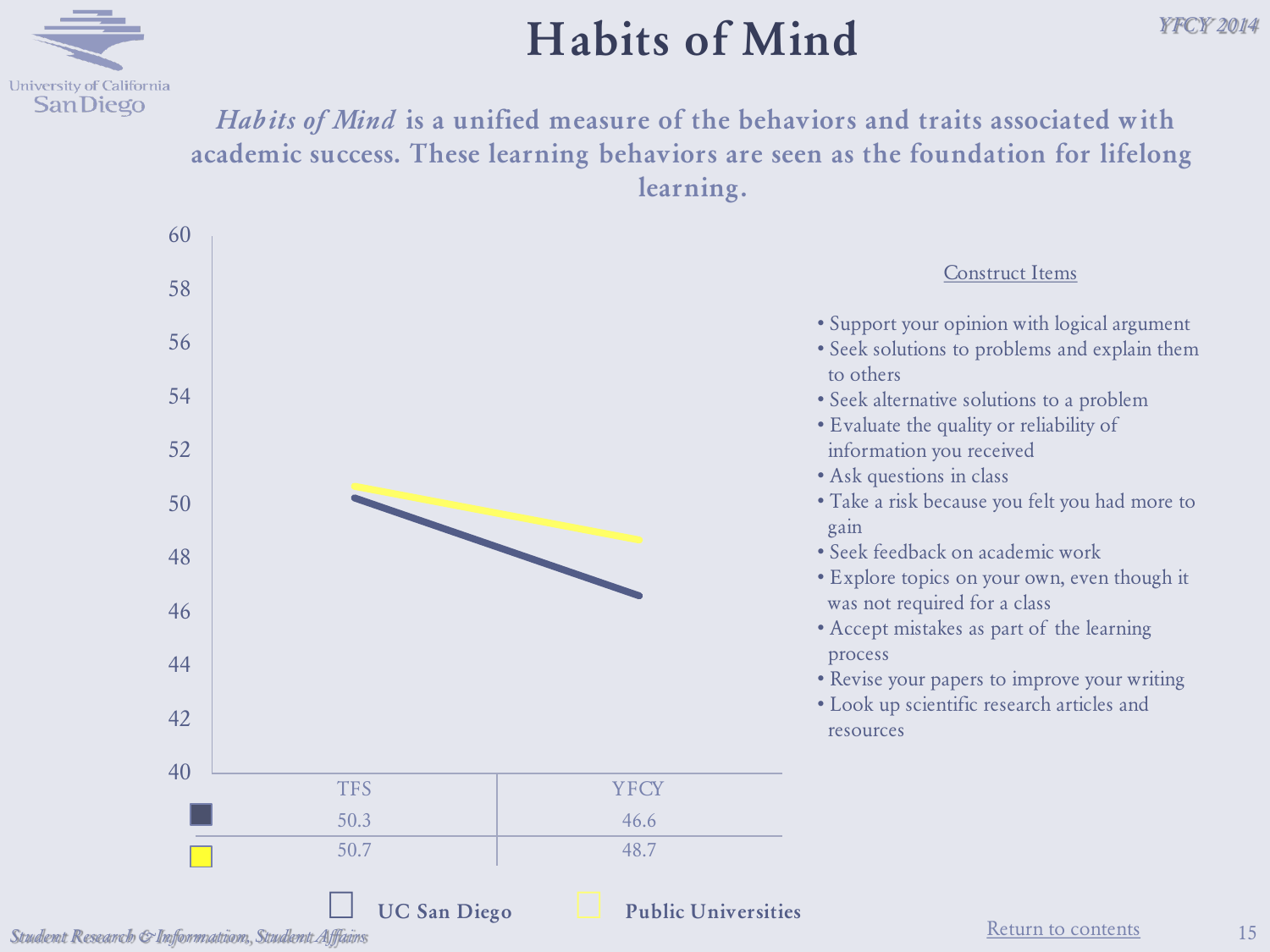

## **Academic Self-Concept**

**Self-awareness and confidence in academic environments help students learn by encouraging their intellectual inquiry.** *Academic Self-Concept* **is a unified measure of students' beliefs about their abilities and confidence in academic environments.**



[Return to contents](#page-2-0) *Student Research & Information, Student Affairs*

16

*Y FCY 2014*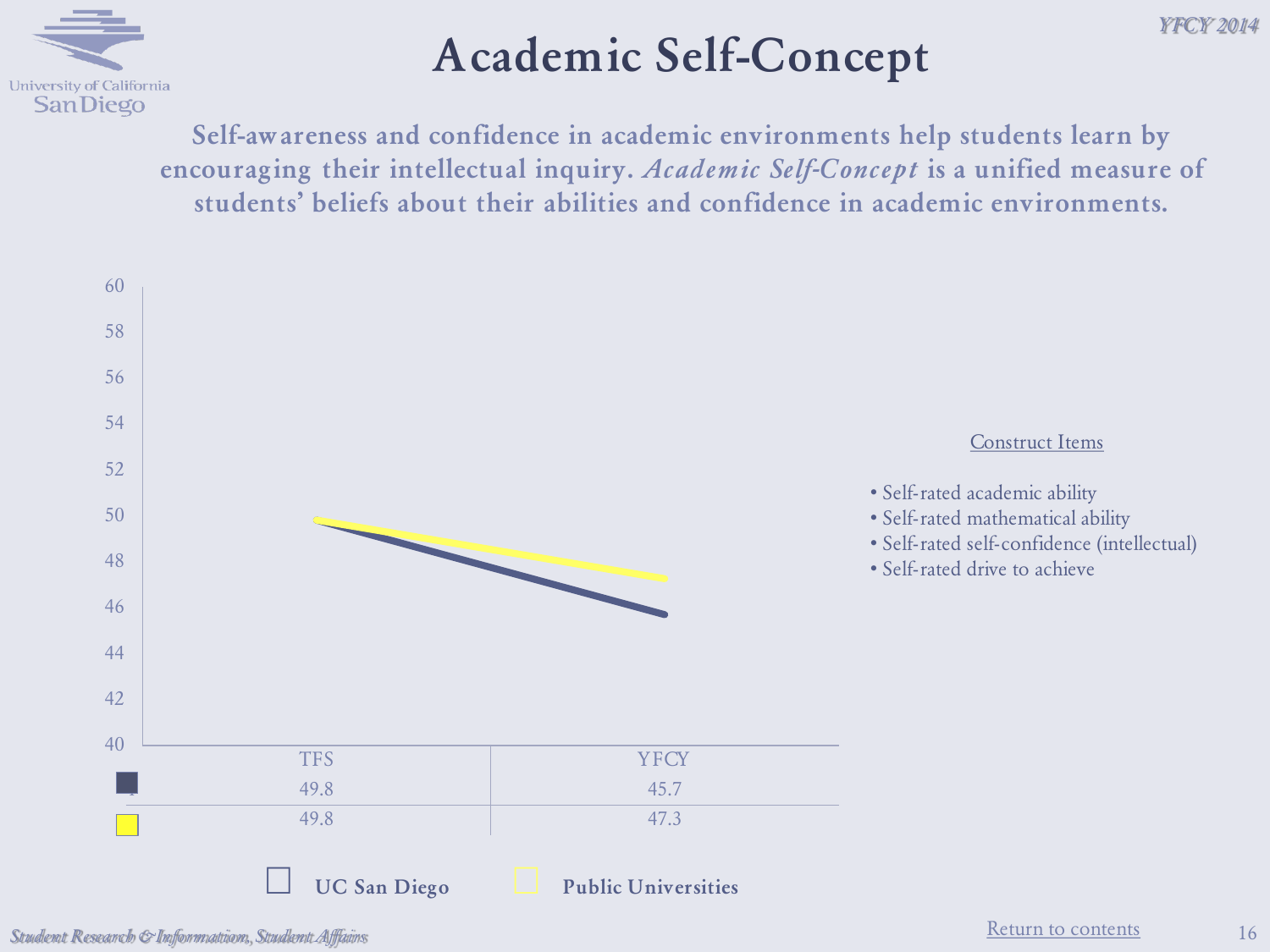

#### *Y FCY 2014*

#### **Pluralistic Orientation**



[Return to contents](#page-2-0) *Student Research & Information, Student Affairs*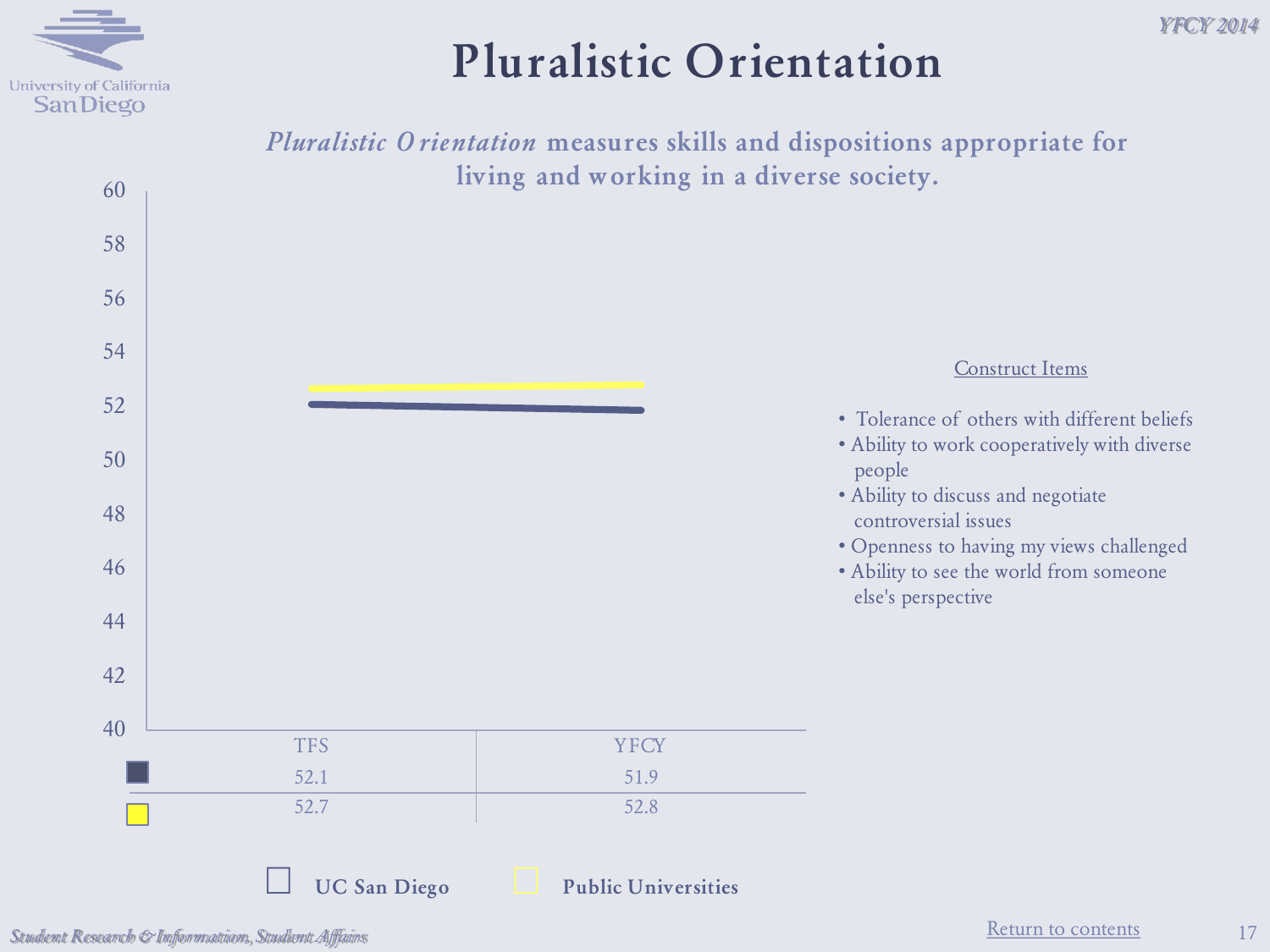

#### **Faculty Interaction**

*Faculty Interaction: Contact and Communication* **measures the amount and type of interactions students have with faculty that are appropriate for the first year of college, as well as satisfaction with these issues.**



[Return to contents](#page-2-0) *Student Research & Information, Student Affairs*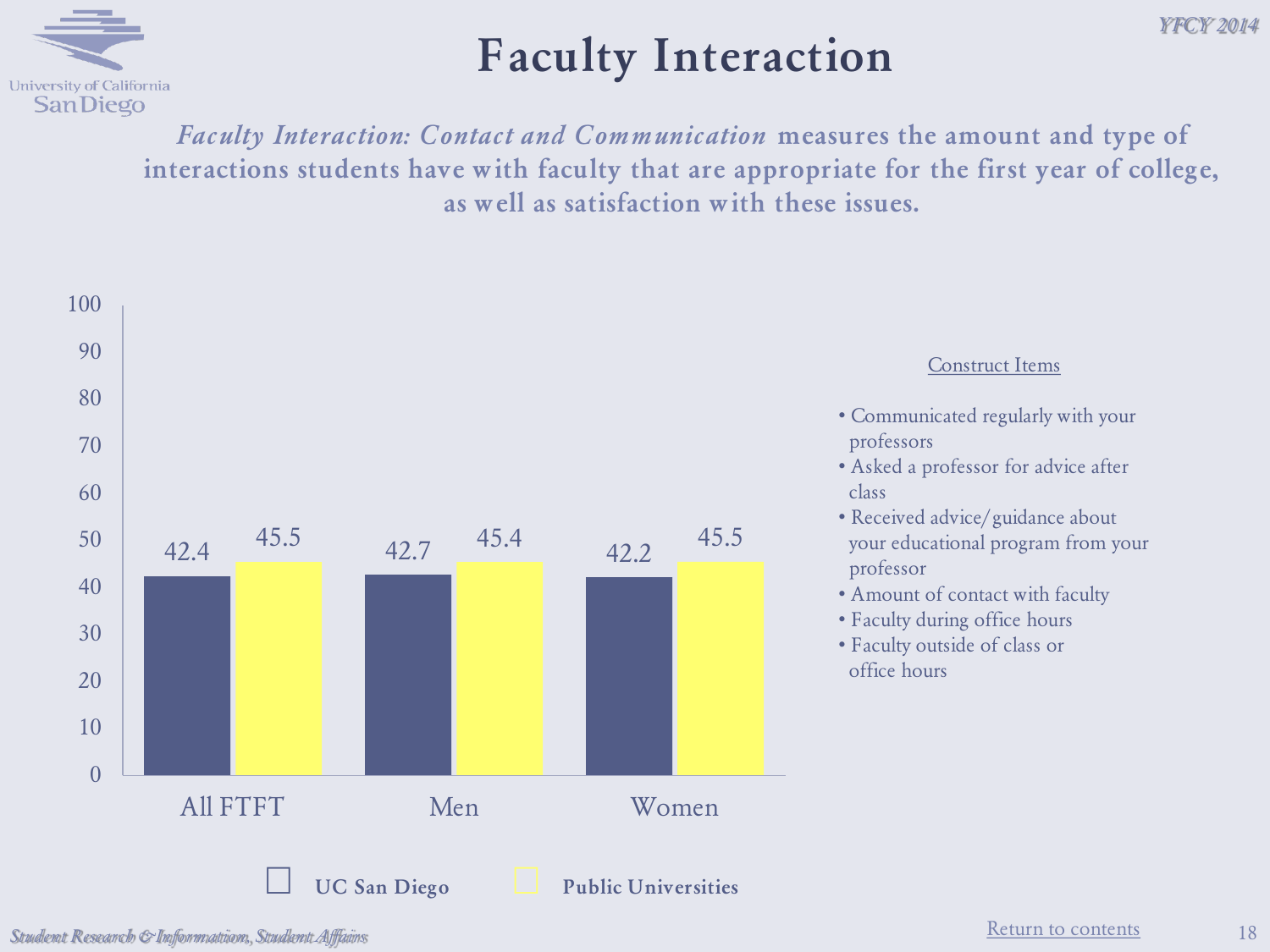

## **Academic Disengagement**

*Academic Disengagement* **measures the extent to which students engage in behaviors that are inconsistent with academic success.** 



19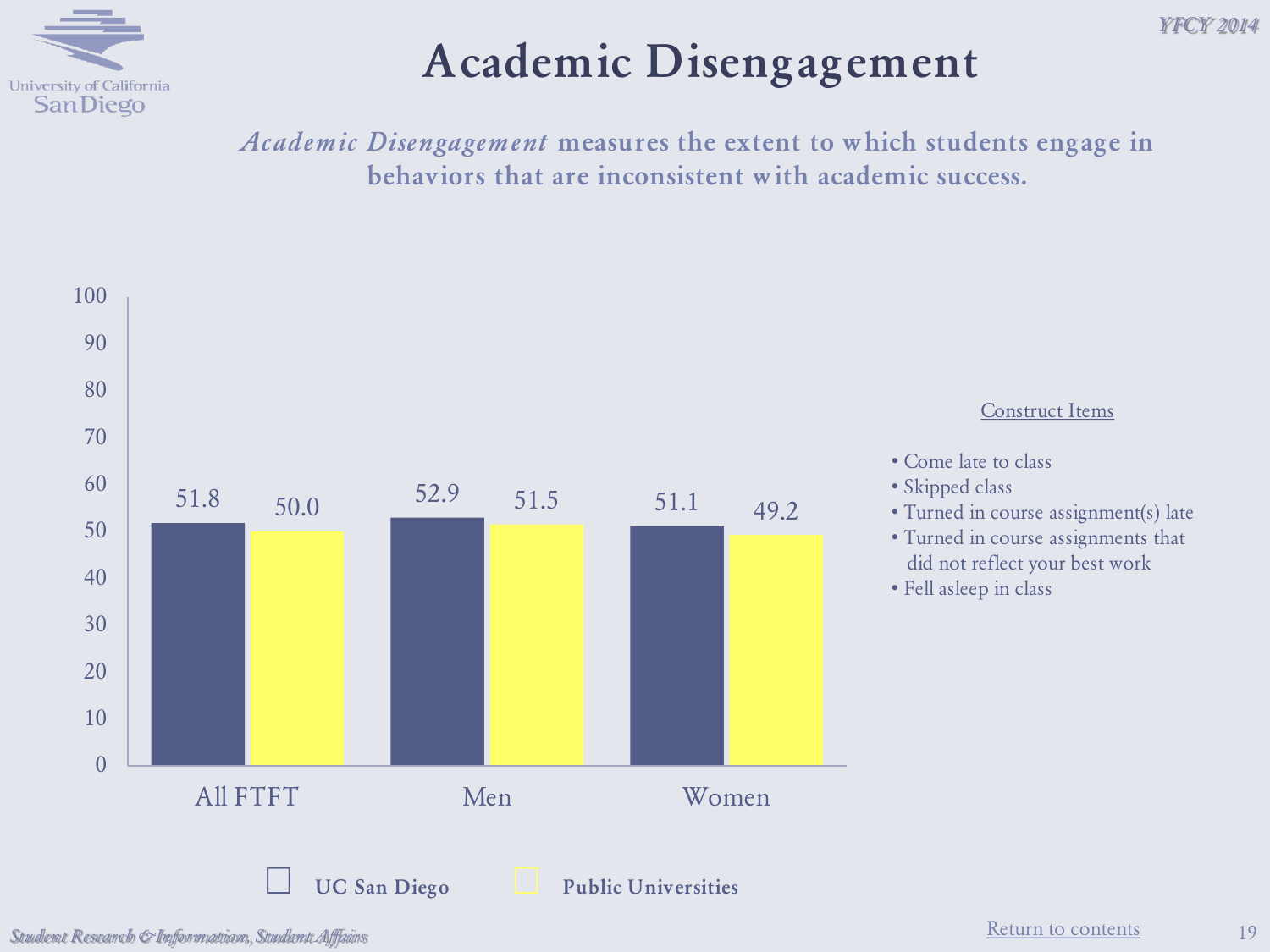

#### **Academic Validation**

*Y FCY 2014*

**Faculty interactions in the classroom can foster students' academic development. These items measure the extent to which students' view of faculty actions in class reflects concern for their academic success.**

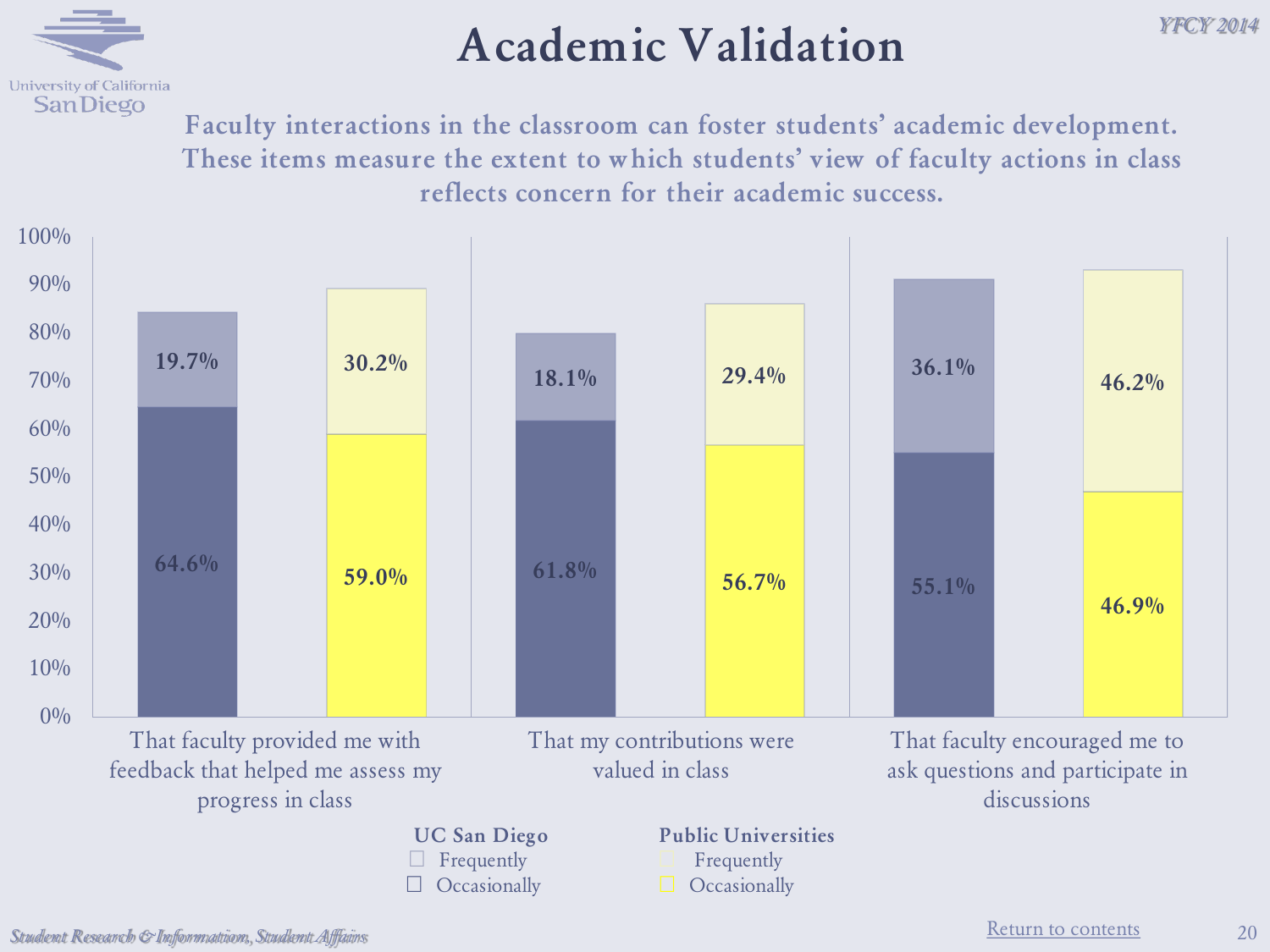## **General Interpersonal Validation**

**These items measure the extent to which students believe faculty and staff provide attention to their development.**

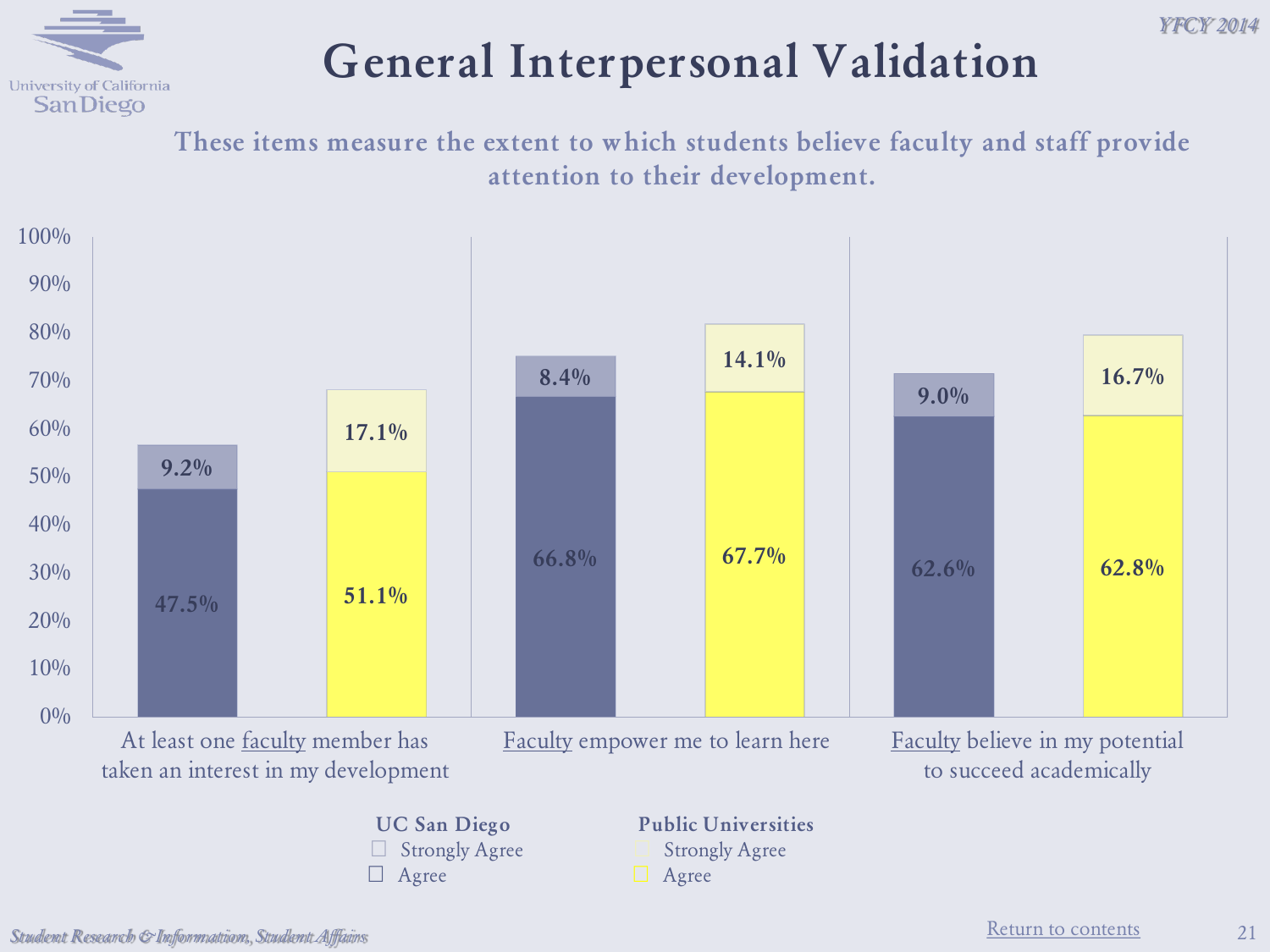

## **General Interpersonal Validation**

**These items measure the extent to which students believe faculty and staff provide attention to their development.**

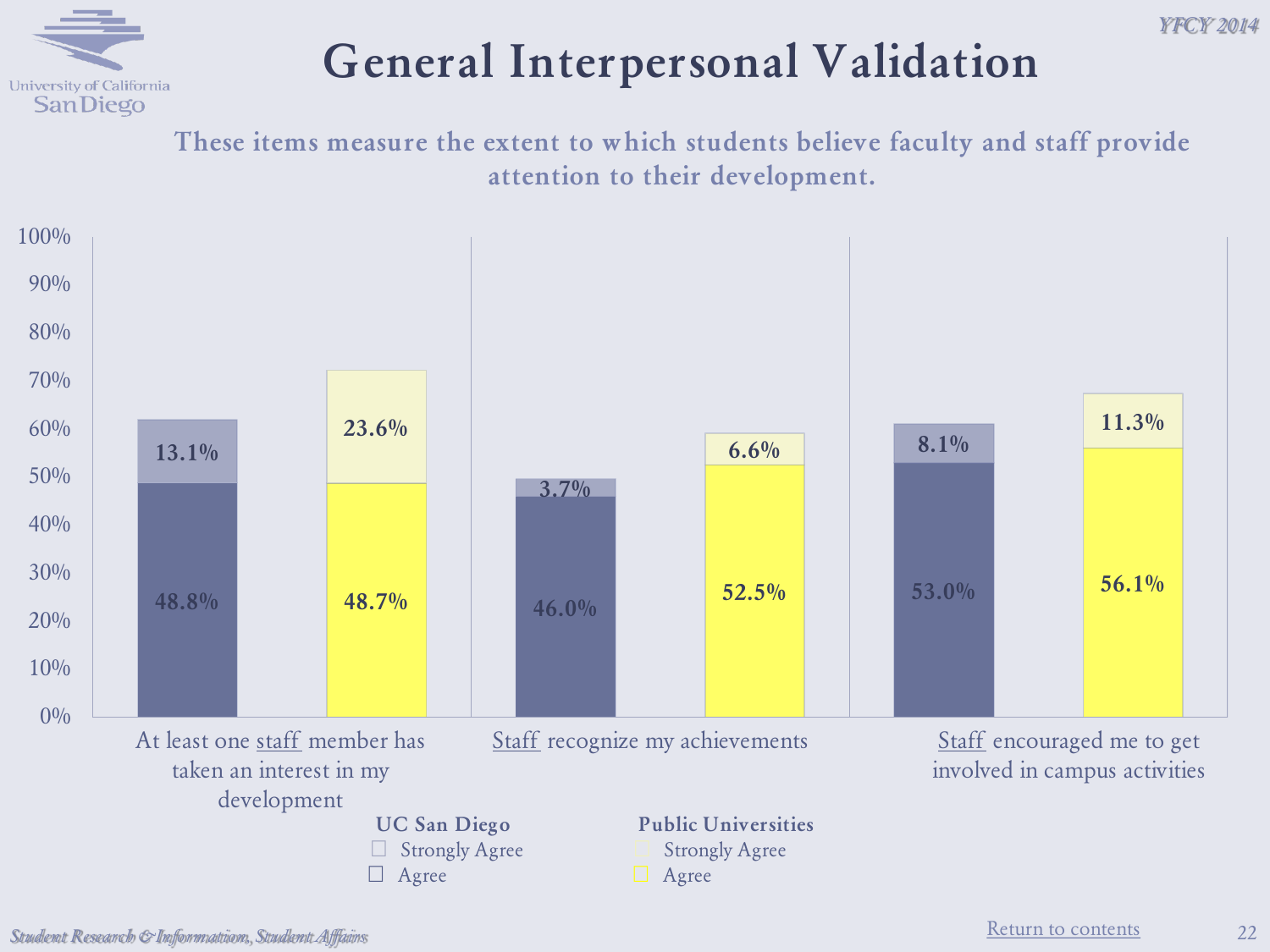

#### **Academic Outcomes**

**These items illustrate students' views of their academic skills and abilities.**

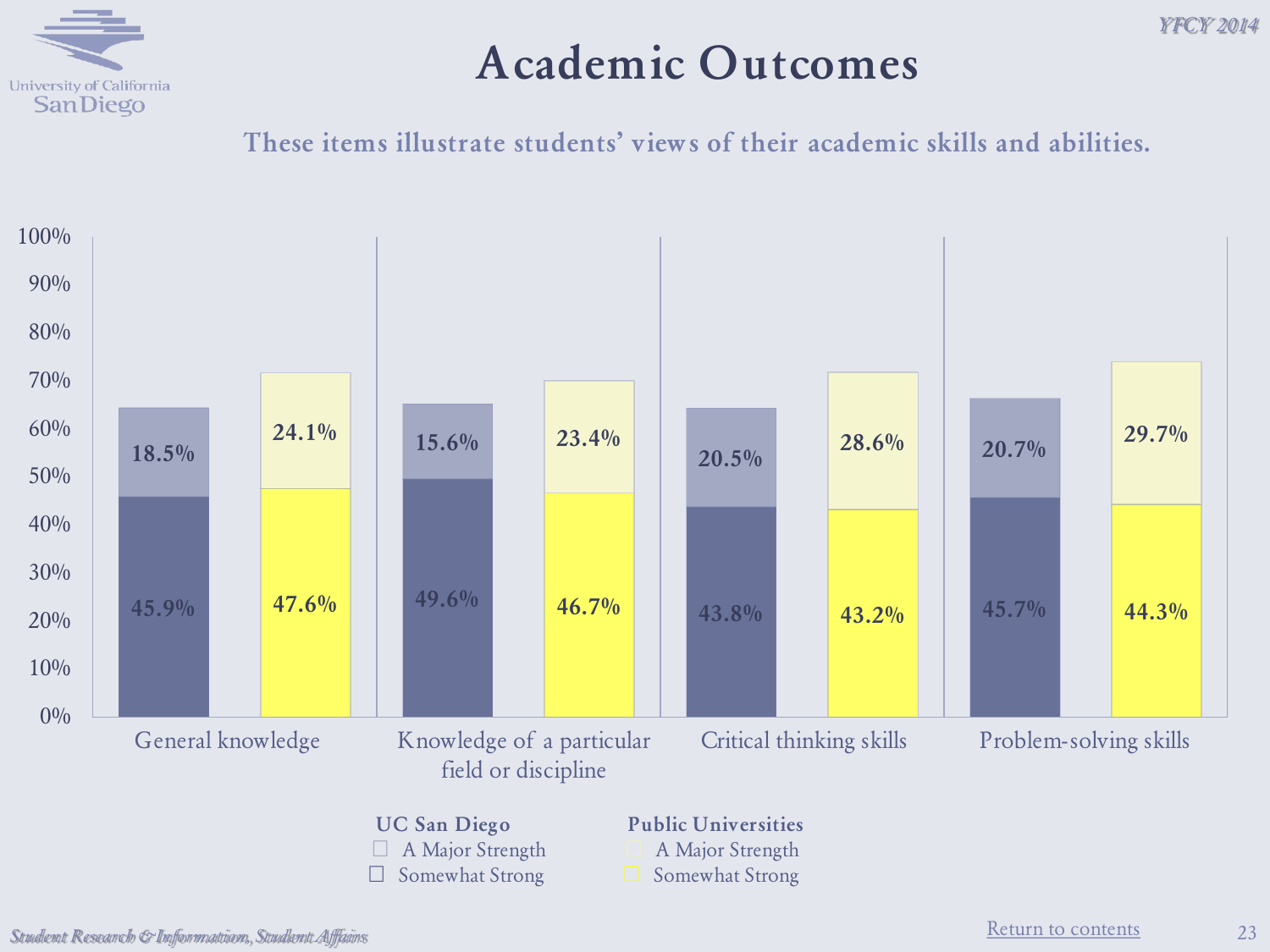

#### **Academic Outcomes**

**These items illustrate important academic experiences and how students compare to their peers.**



*Y FCY 2014*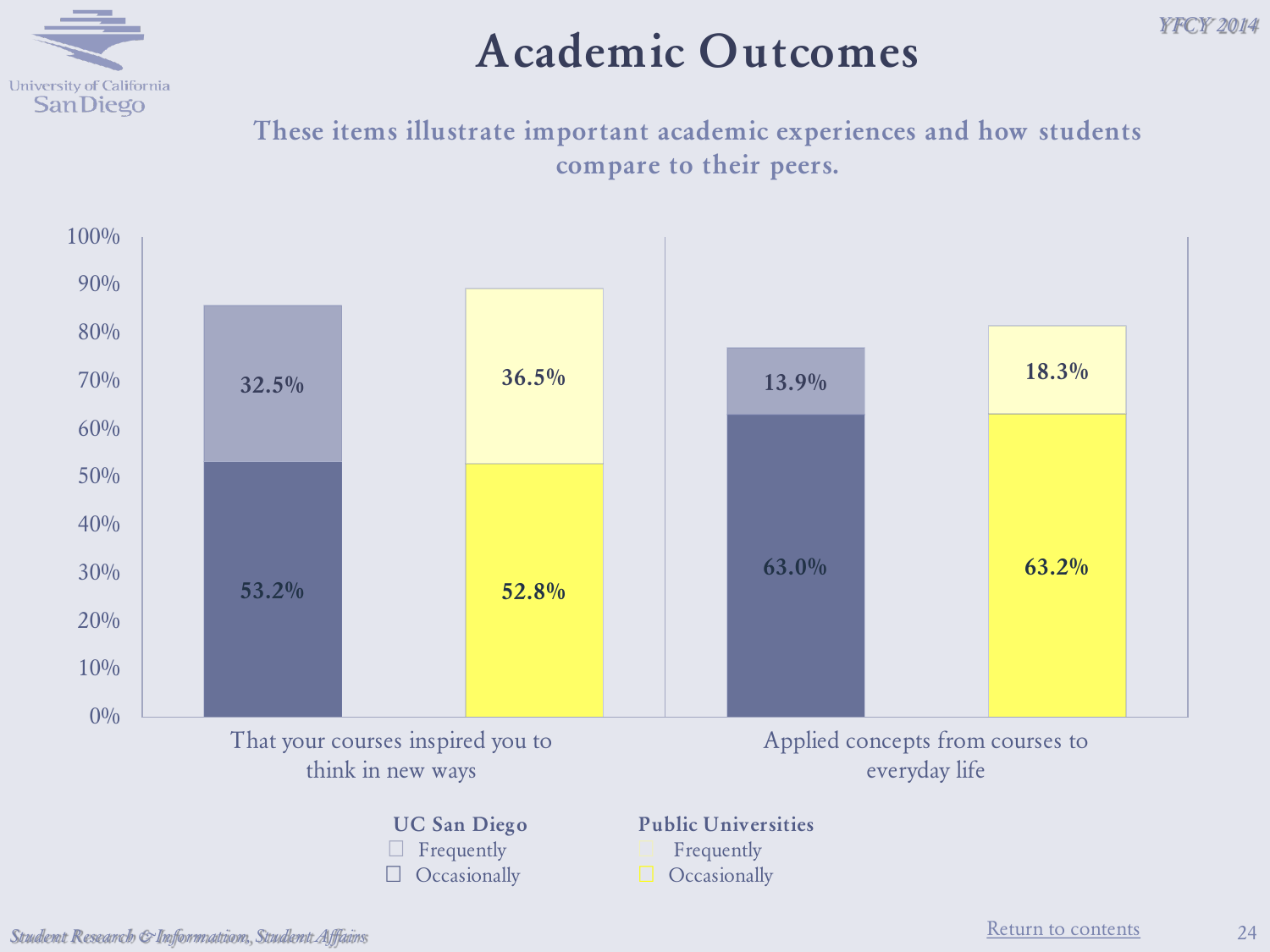

## **Academic Enhancement Experiences**

**Opportunities to apply learning inside and outside the classroom deepen students' academic involvement, allowing them to make meaningful intellectual connections and communicate their knowledge to others.**

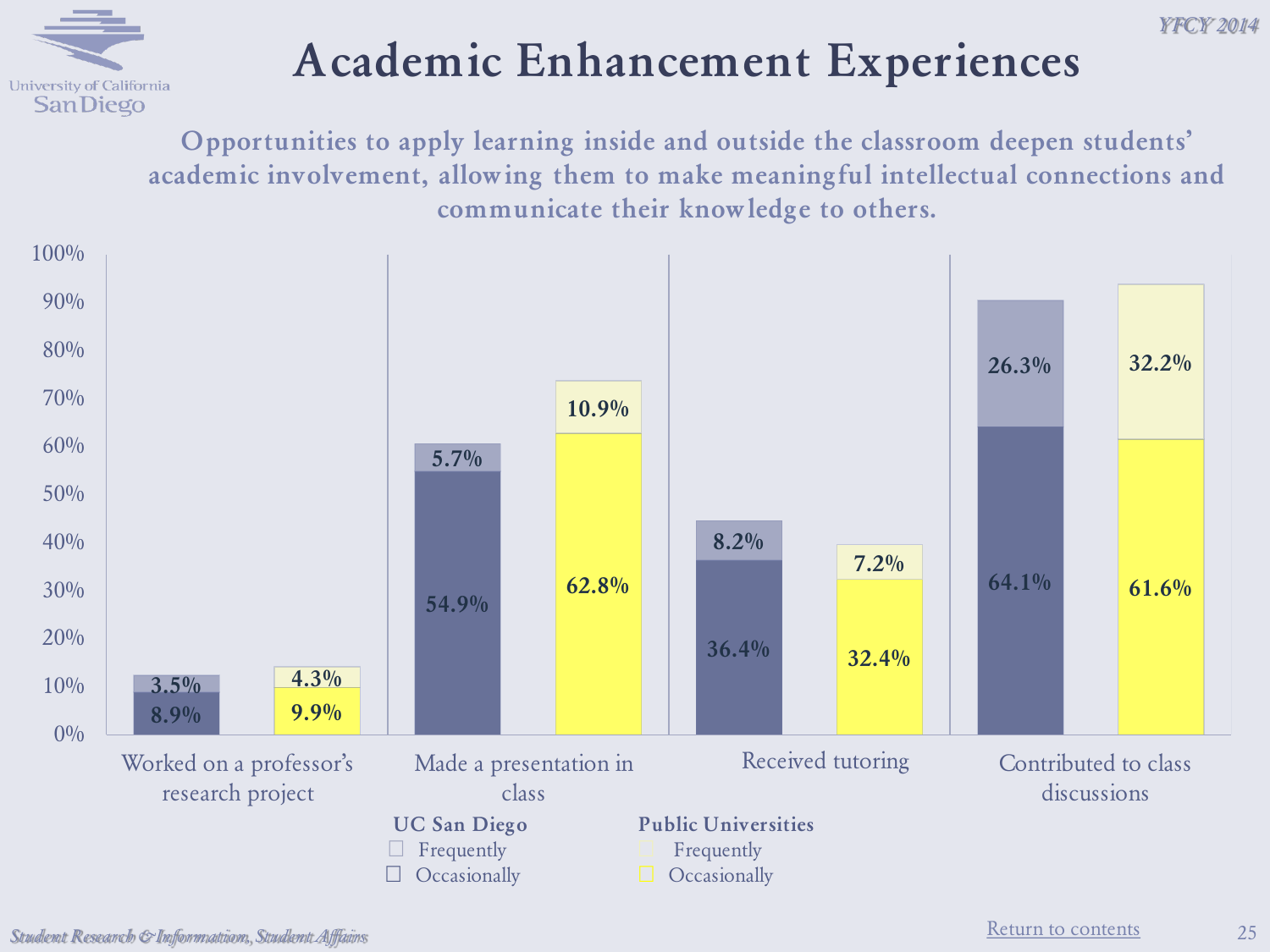#### University of California **SanDiego**

## **Active and Collaborative Learning**

**These items illustrate the extent to which students are deepening their knowledge of course material through interaction with faculty and other students.**

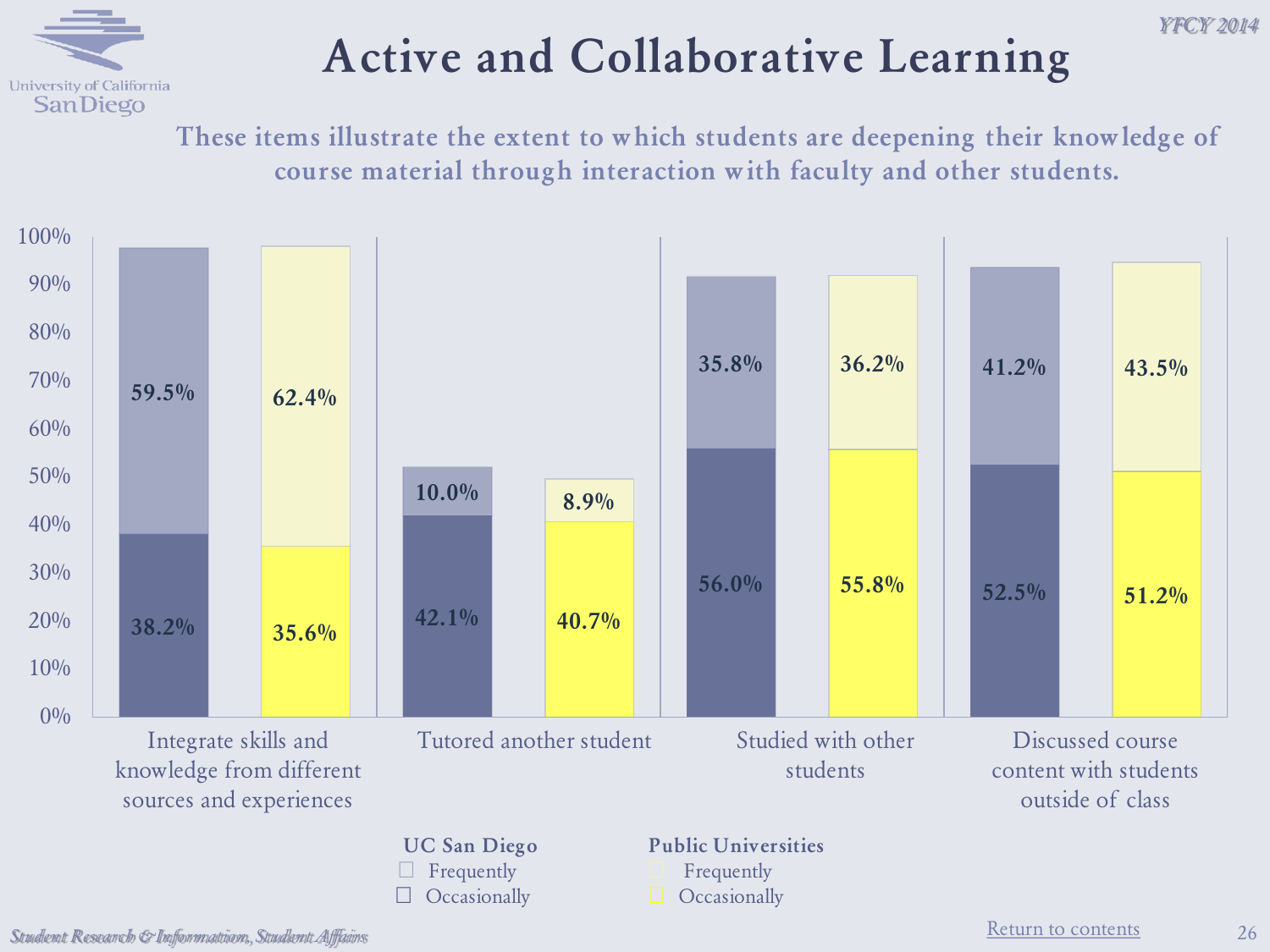# **Active and Collaborative Learning**



**These items illustrate the extent to which students are deepening their knowledge of course material through interaction with faculty and other students.**

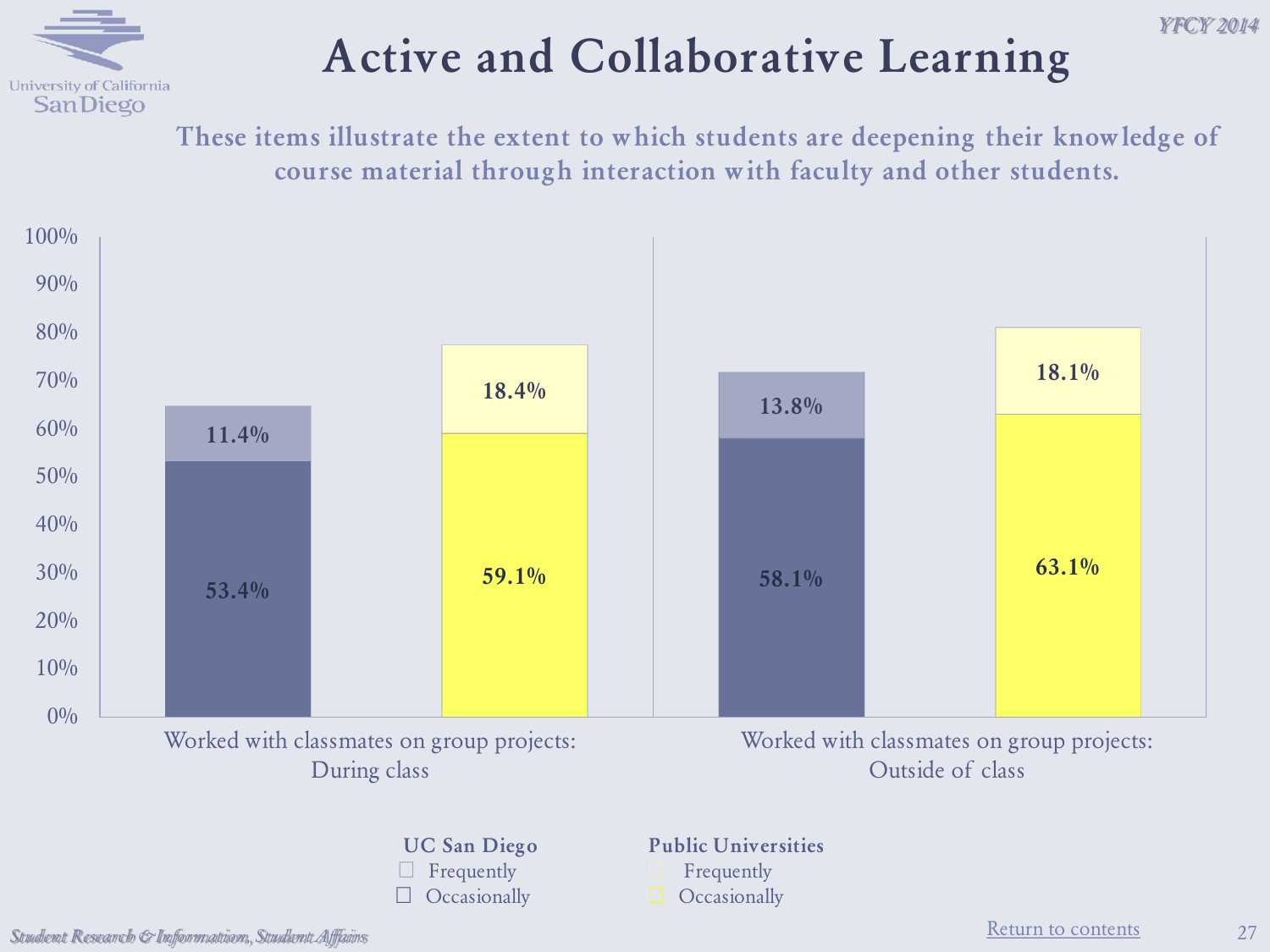*Y FCY 2014*





# **Co-Curricular Experiences**

**Co-curricular experiences provide opportunities for students to grow intellectually, interpersonally, and emotionally.**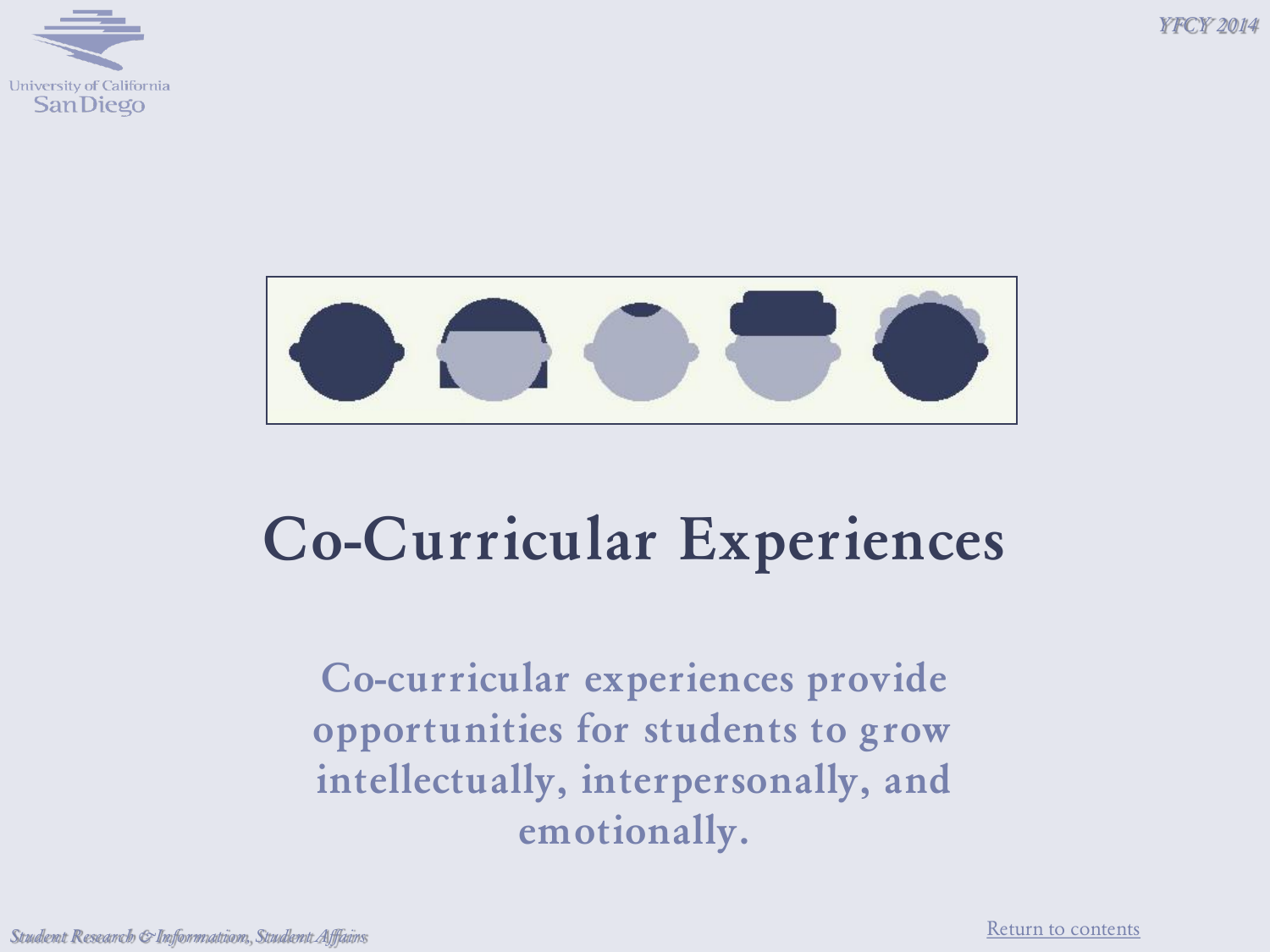

#### **Social Agency**

**Activities and beliefs equip and empower students to create a world that is equitable, just, democratic and sustainable.** *Social Agency* **measures the extent to which students value political and social involvement as a personal goal.**

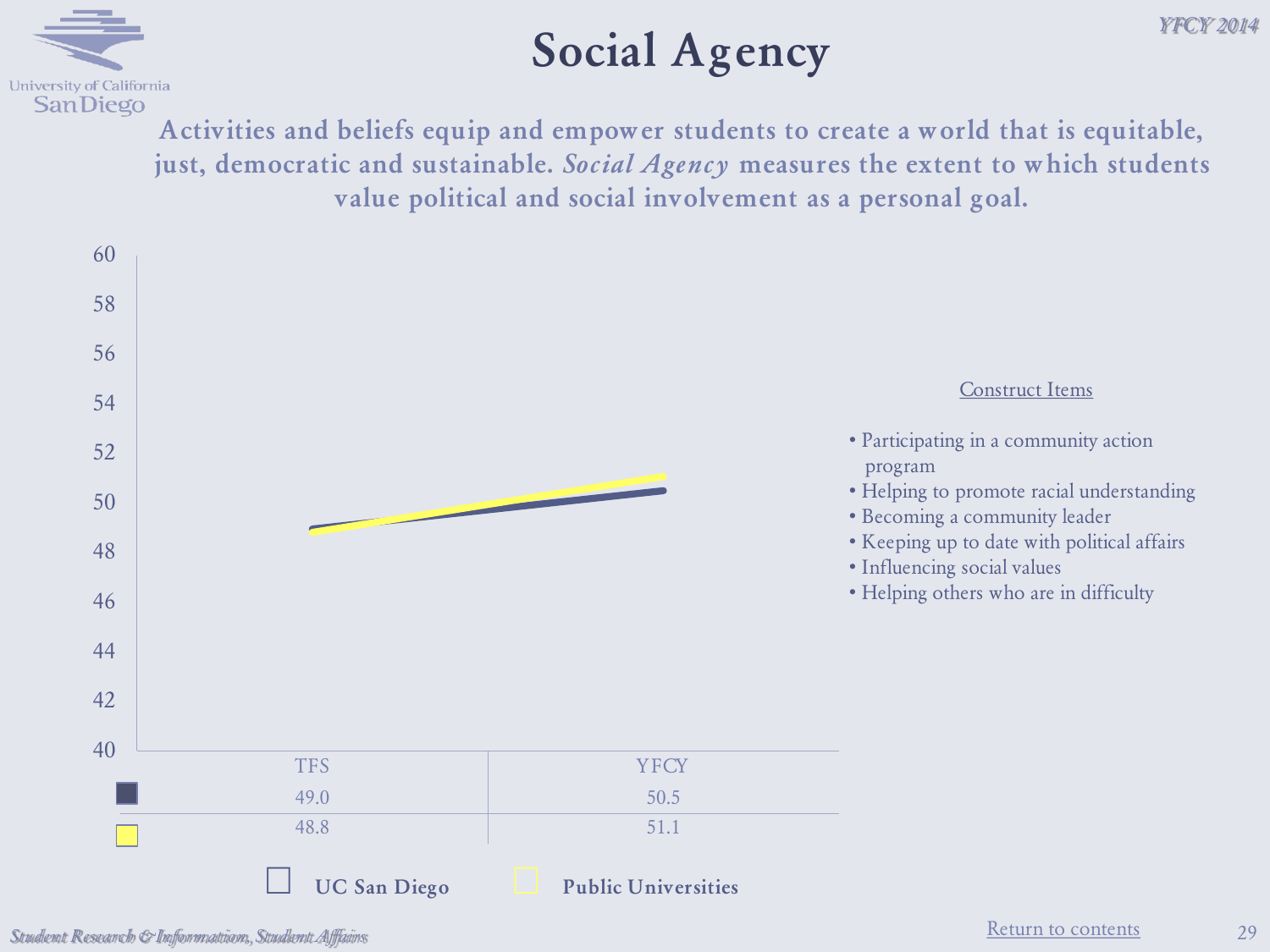

### **Civic Engagement**

**Engaged citizens are a critical element in the functioning of our democratic society.**  *Civic Engagement* **measures the extent to which students are motivated and involved in civic, electoral, and political activities.**



*Y FCY 2014*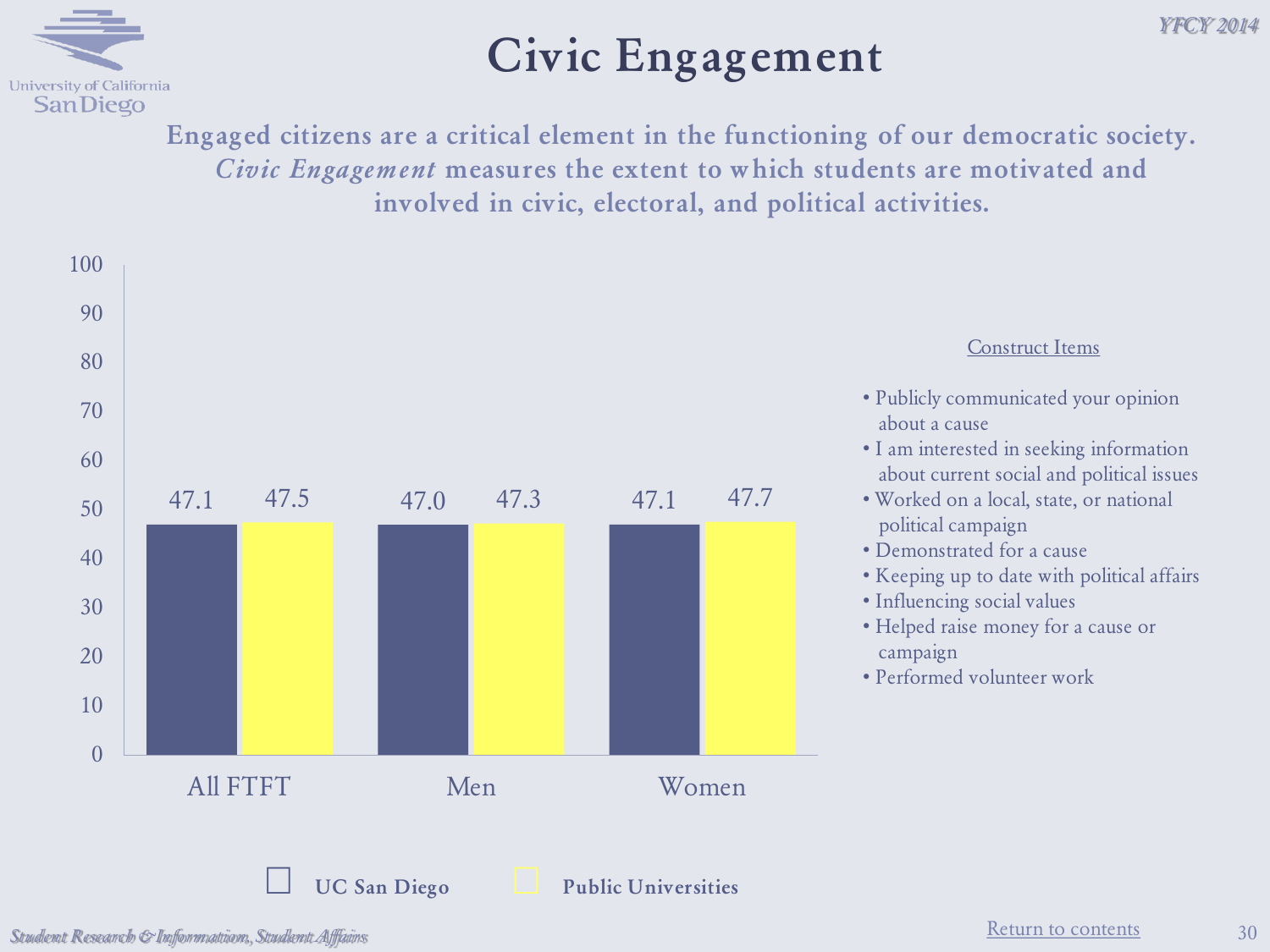

#### **Civic Awareness**

**The ability to evaluate, question, and develop solutions affecting their local and global communities is an important skill.** *Civic Awareness* **measures students' understanding of the issues facing their community, nation, and the world.**



31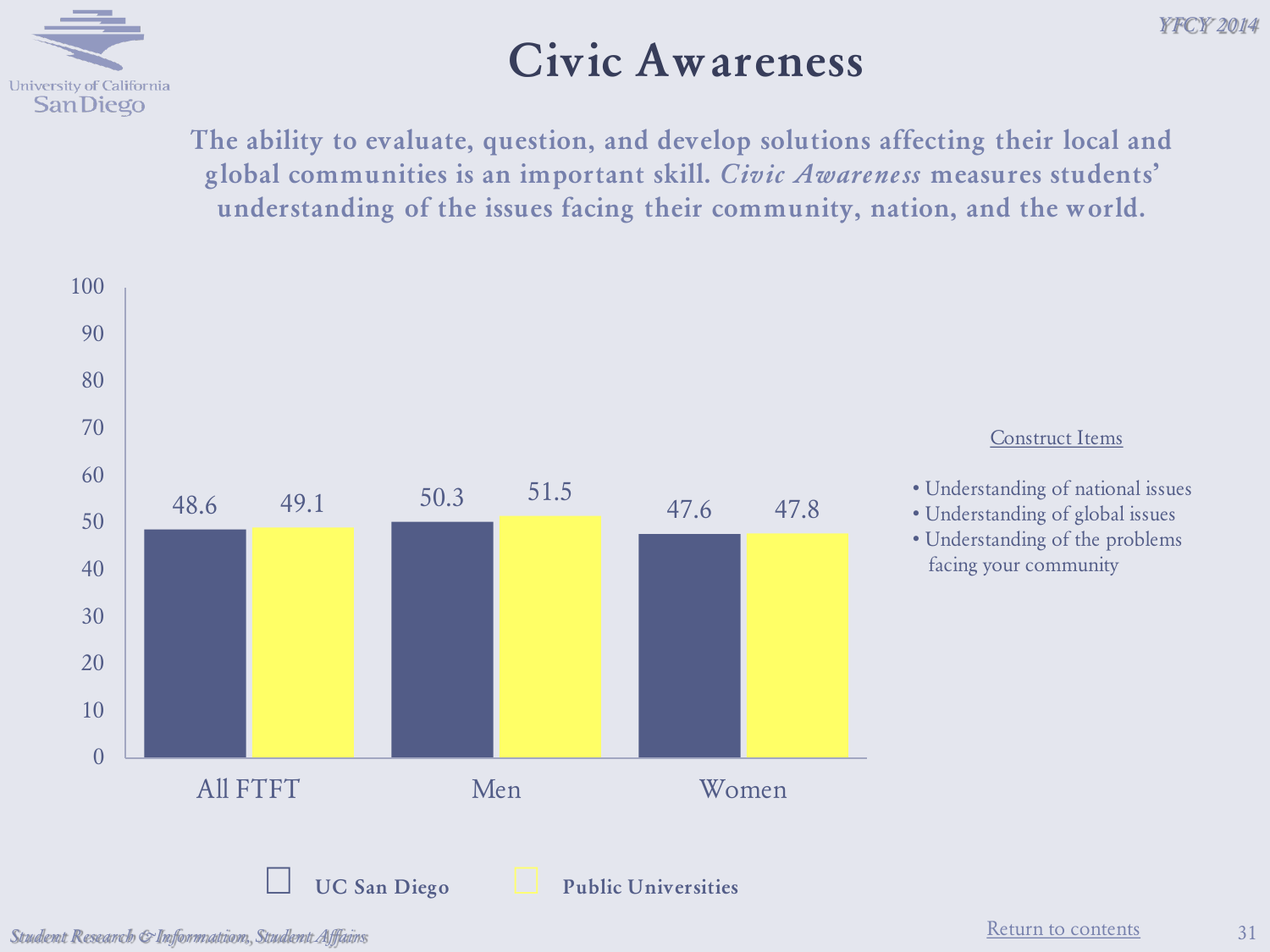

## **Positive Cross-Racial Interaction**

**Contact with diverse students allows students to gain valuable insights about themselves and others.** *Positive Cross-Racial Interaction* **is a unified measure of students' level of positive interaction with diverse peers.**



*Y FCY 2014*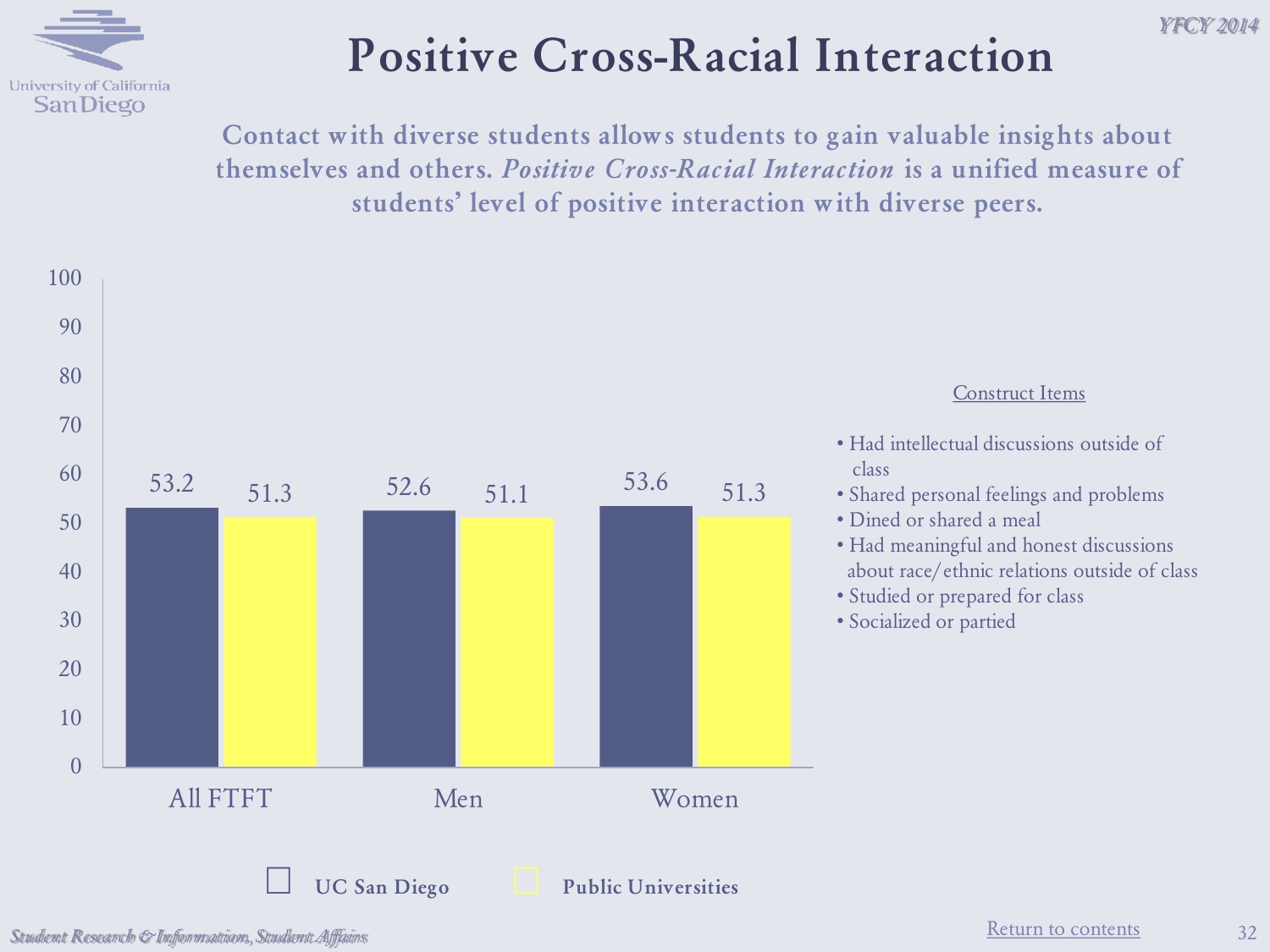



## **Negative Cross-Racial Interaction**

**Contact with diverse students allows students to gain valuable insights about themselves and others.** *Negative Cross-Racial Interaction* **is a unified measure of students' level of negative interaction with diverse peers.**

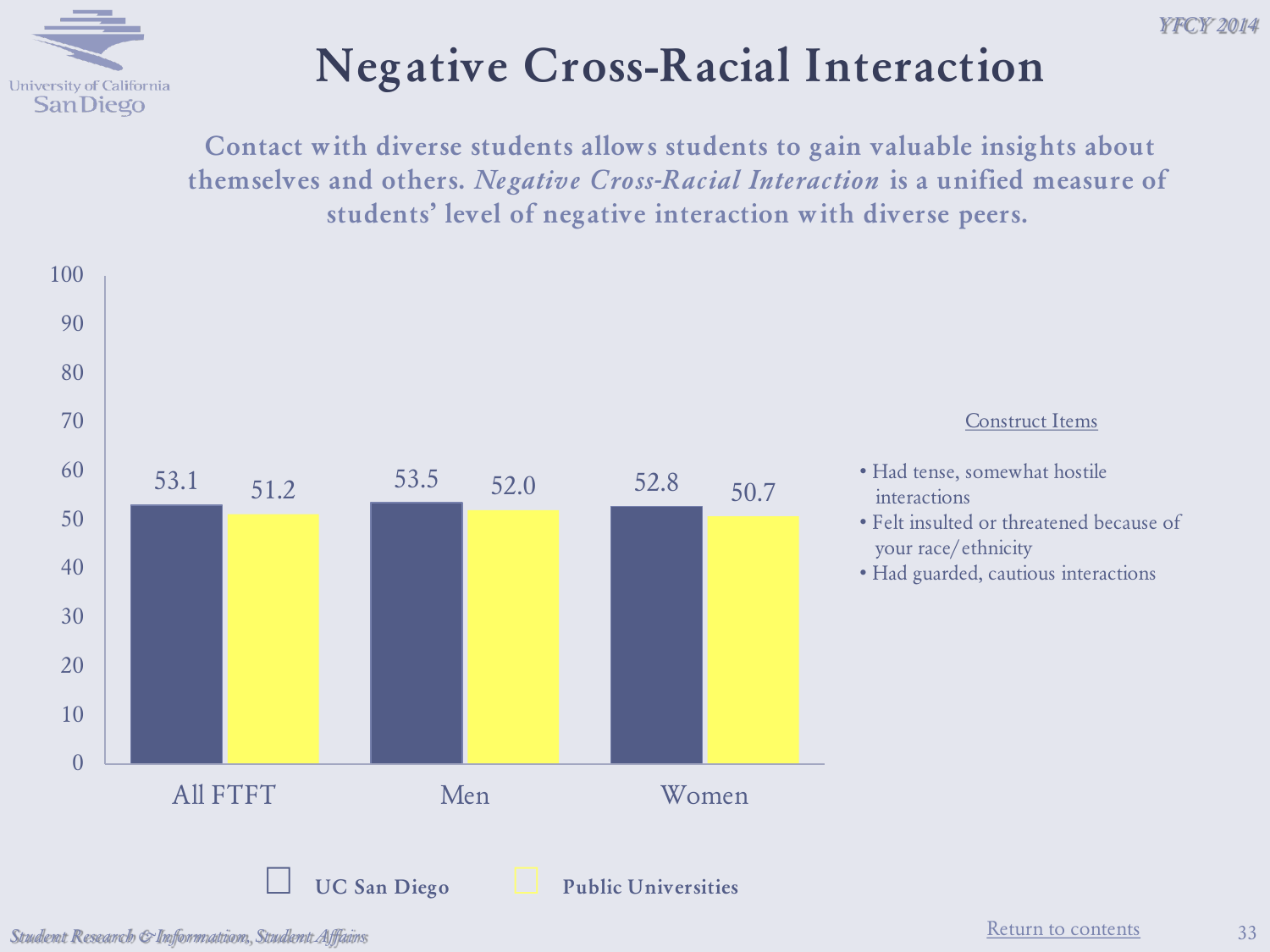# **Campus Climate and Diversity**

**A diverse and inclusive campus environment strengthens students' learning experience and prepares them to participate in an increasingly diverse society.** 



University of California **SanDiego** 

34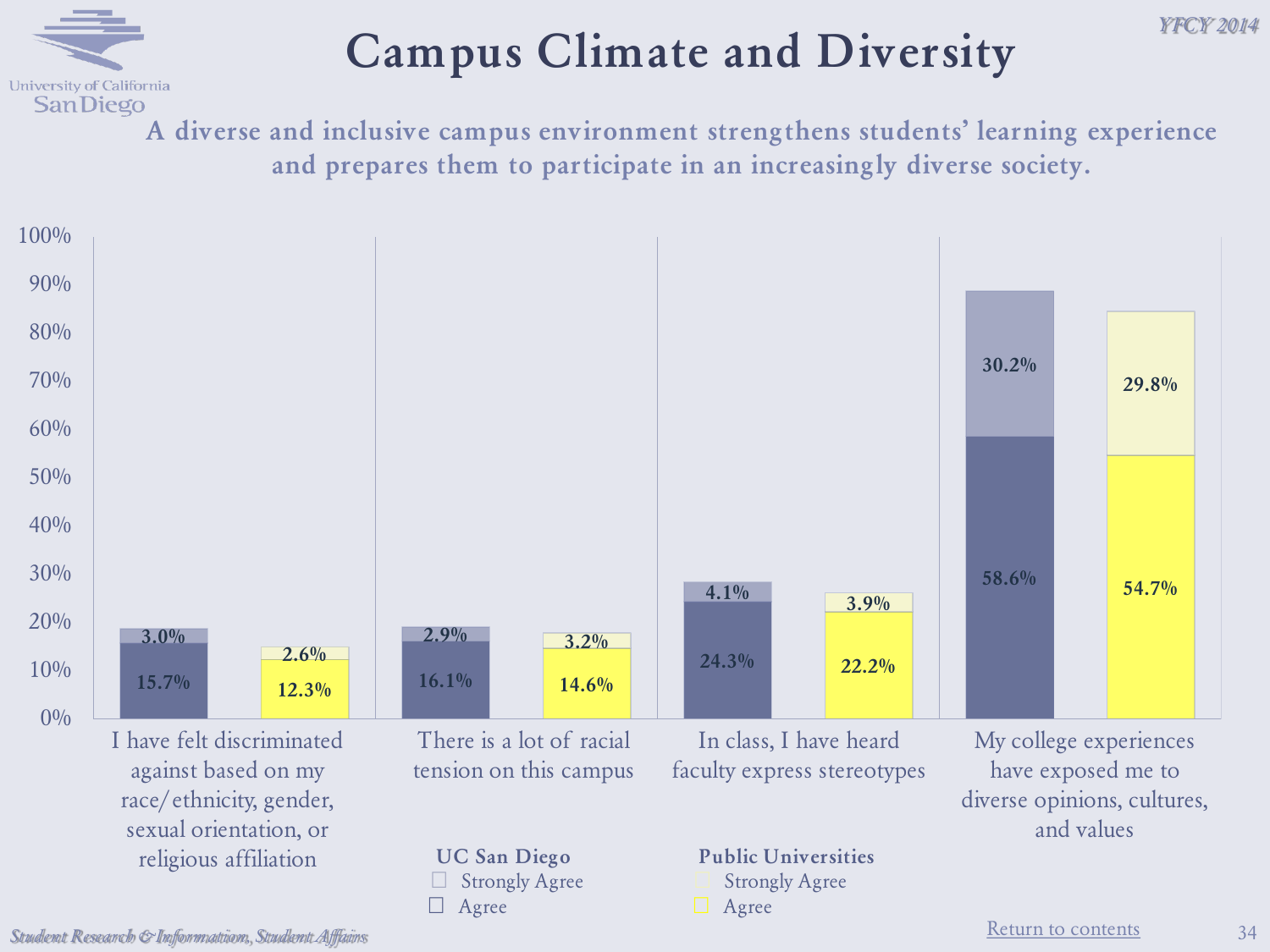

### **Satisfaction with Campus Diversity**

**A diverse campus – including students, faculty, and ideas – has a powerful impact on the student experience. These items gauge students' satisfaction with the diversity of faculty, student body, and beliefs.** 



*Y FCY 2014*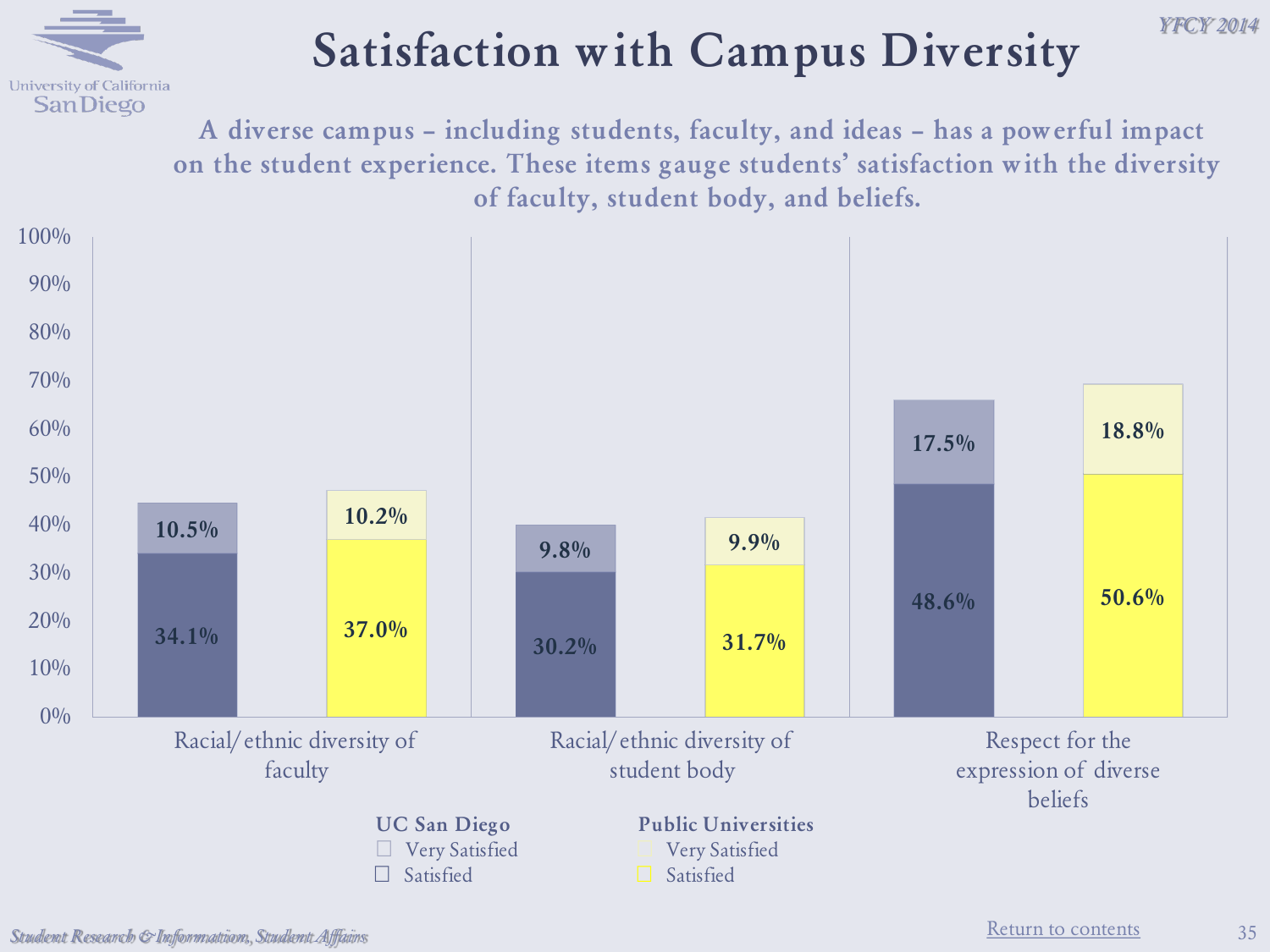

**Students' physical and emotional well-being can affect many important aspects of the student experience including academic performance and persistence. These items gauge student behaviors, attitudes, and experiences related to health and wellness.**



- **UC San Diego** □ Frequently
- □ Occasionally
- **Public Universities**
- **■** Frequently
- □ Occasionally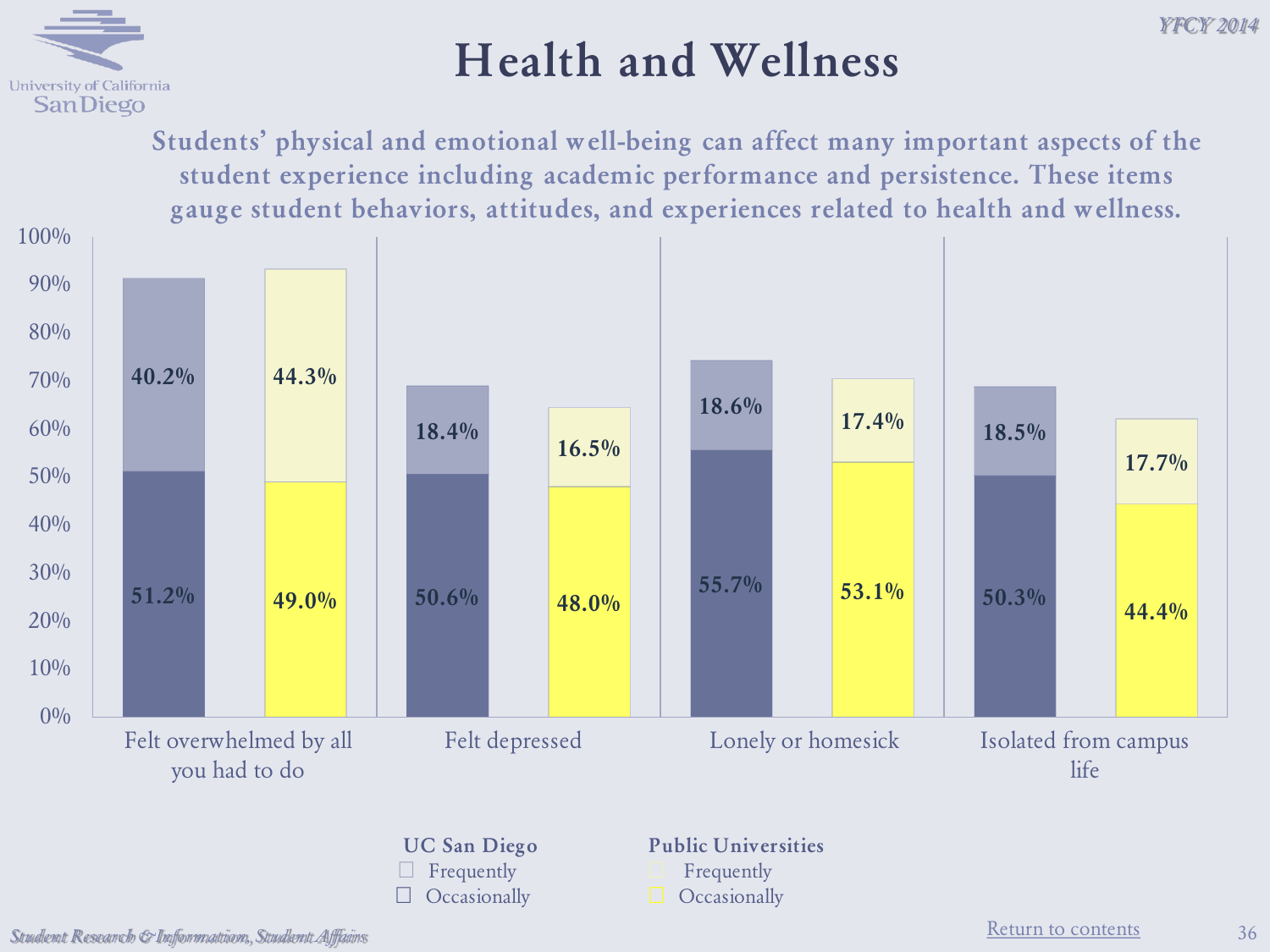

**Students' physical and emotional well-being can affect many important aspects of the student experience including academic performance and persistence. These items gauge student behaviors, attitudes, and experiences related to health and wellness.**





#### **Public Universities**

- **■** Frequently
- □ Occasionally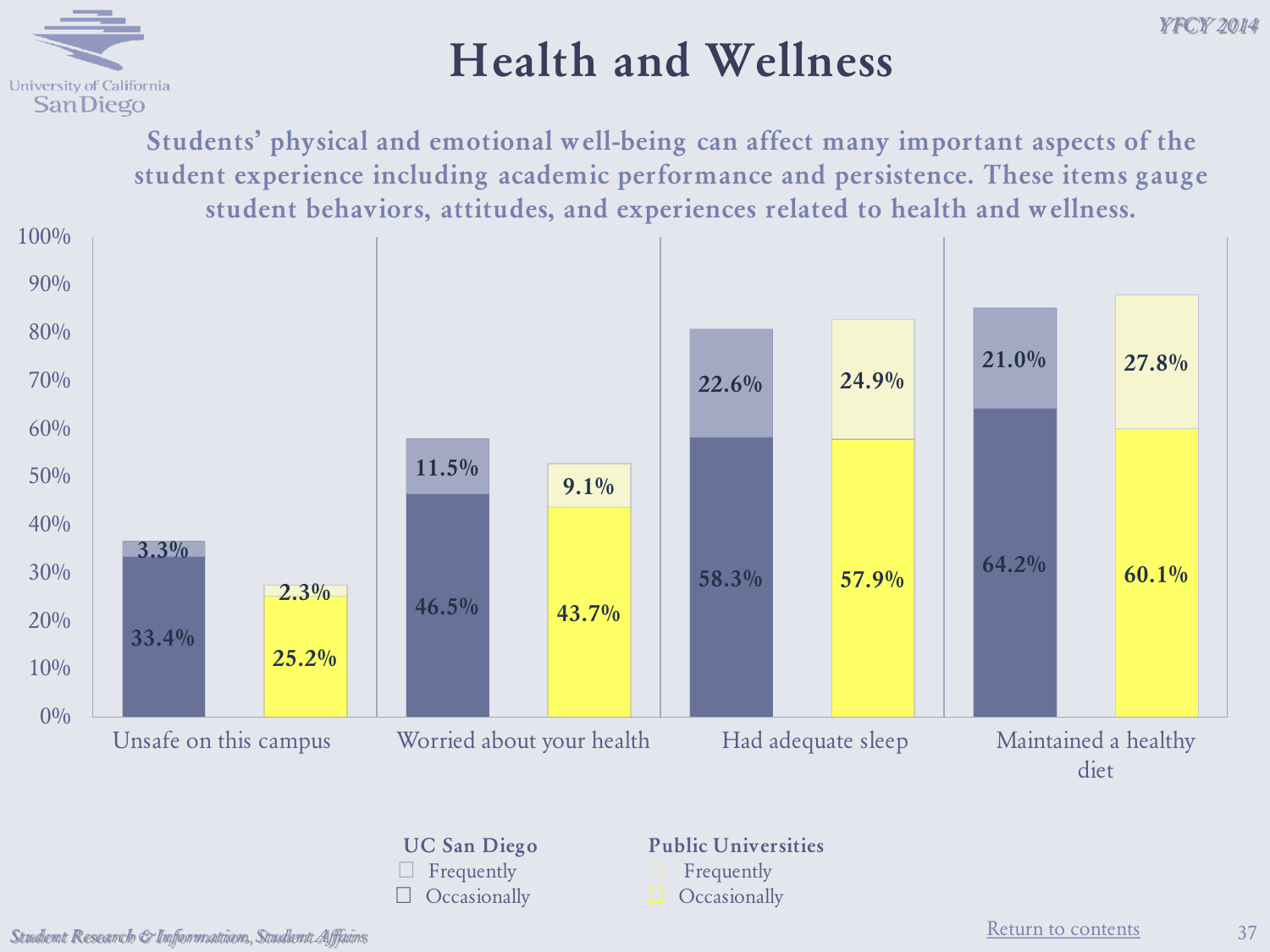

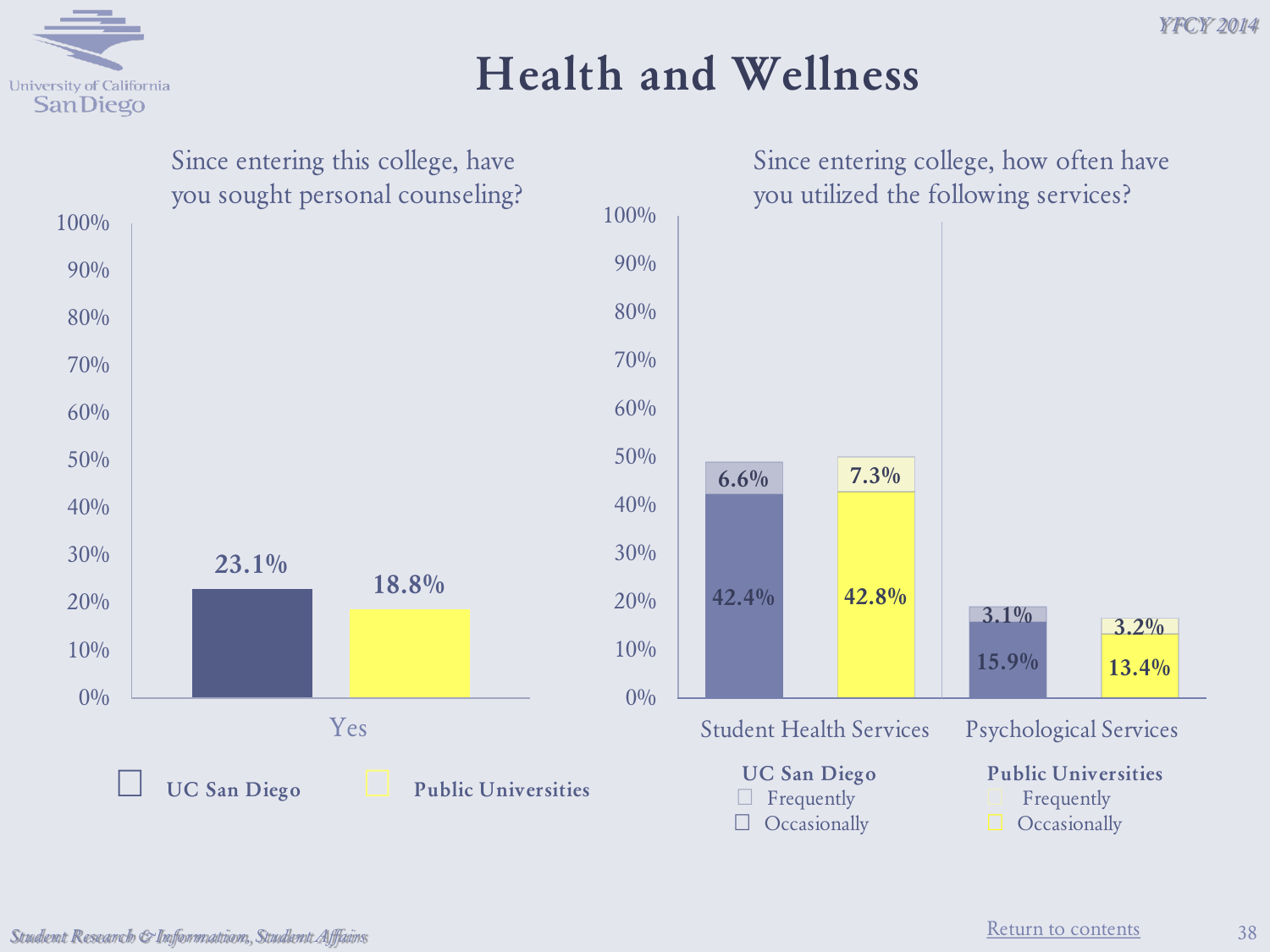



How many times in the past two weeks, if any, have you had five or more alcoholic drinks in a row?

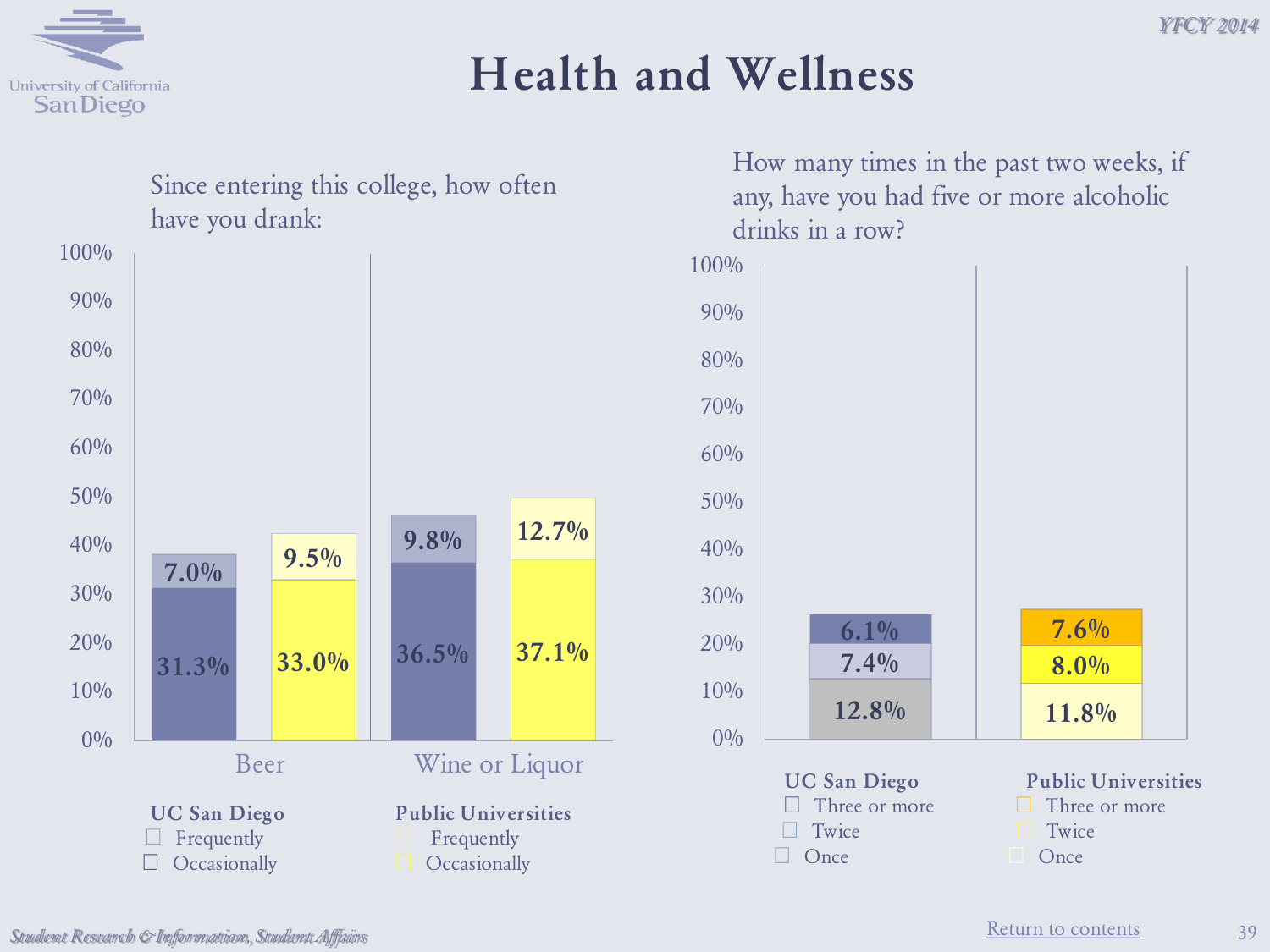*Y FCY 2014*





# **Satisfaction**

**Understanding how students perceive their college experience identifies areas that are working well and sheds light on those that need improvement.**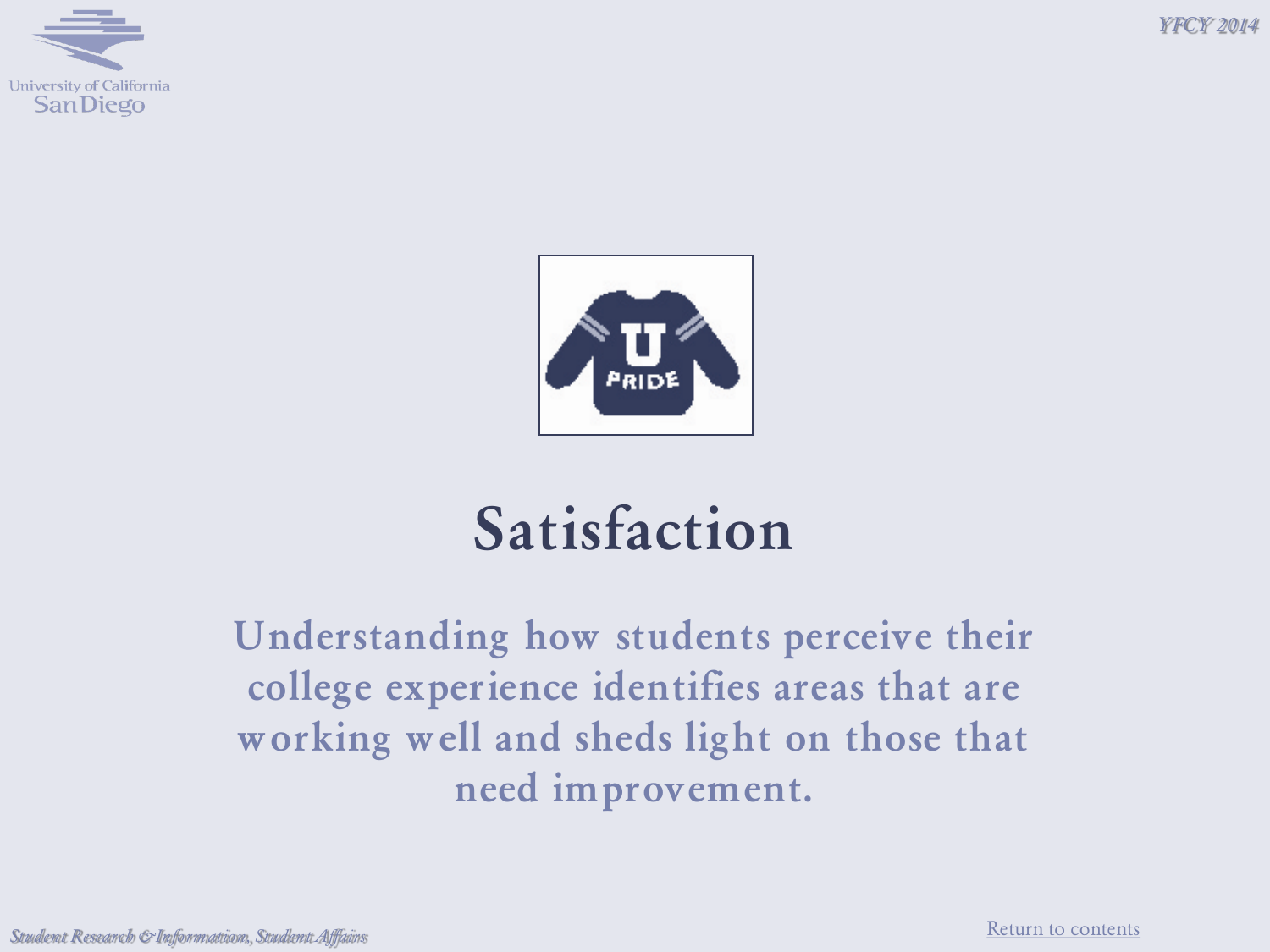

## **Satisfaction with Coursework**

*Satisfaction with Coursework* **measures the extent to which students see their coursework as relevant, useful, and applicable to their academic success and future plans.**

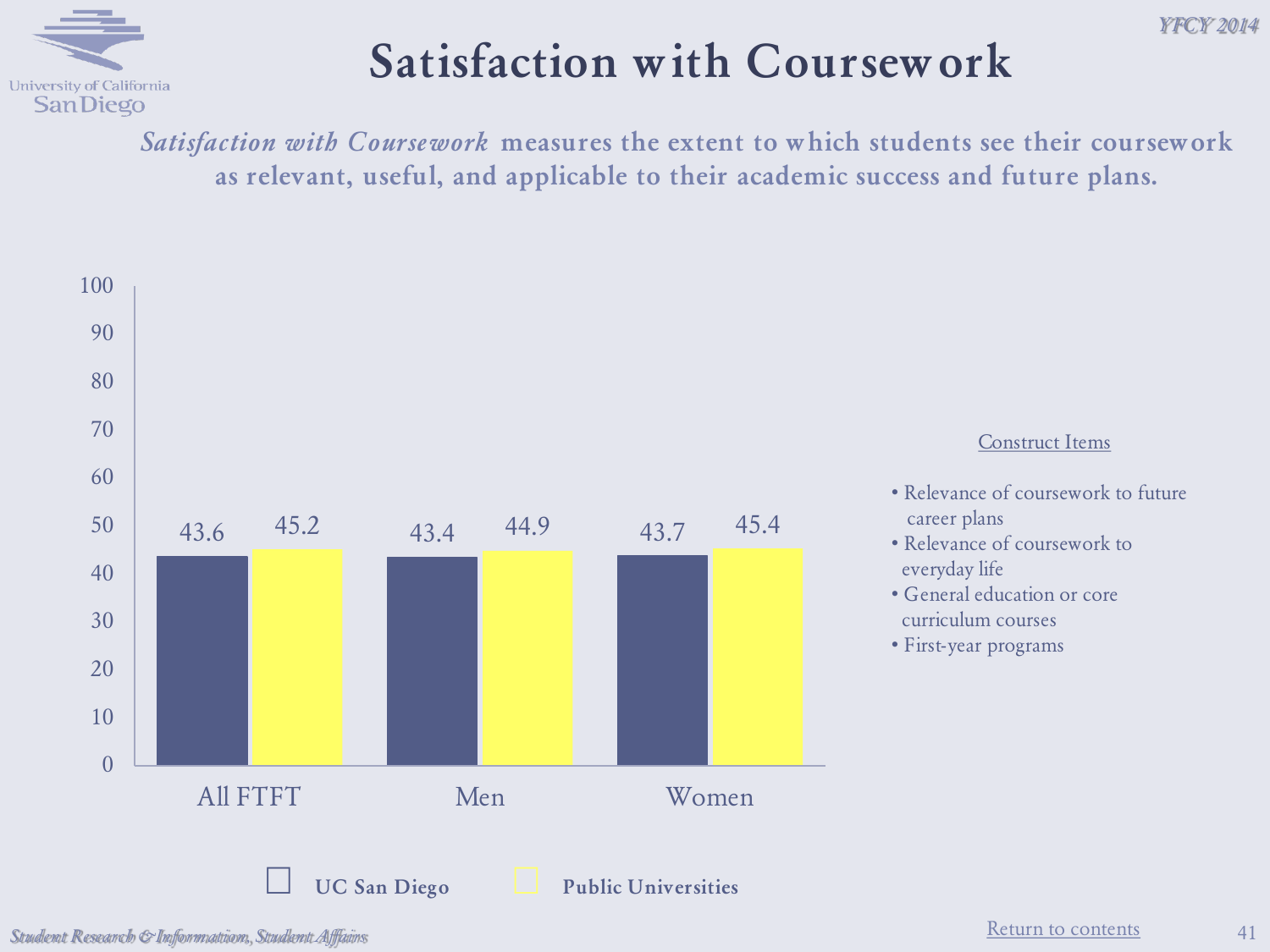

#### **Overall Satisfaction**

#### *O verall Satisfaction* **is a unified measure of students' satisfaction with the college experience.**

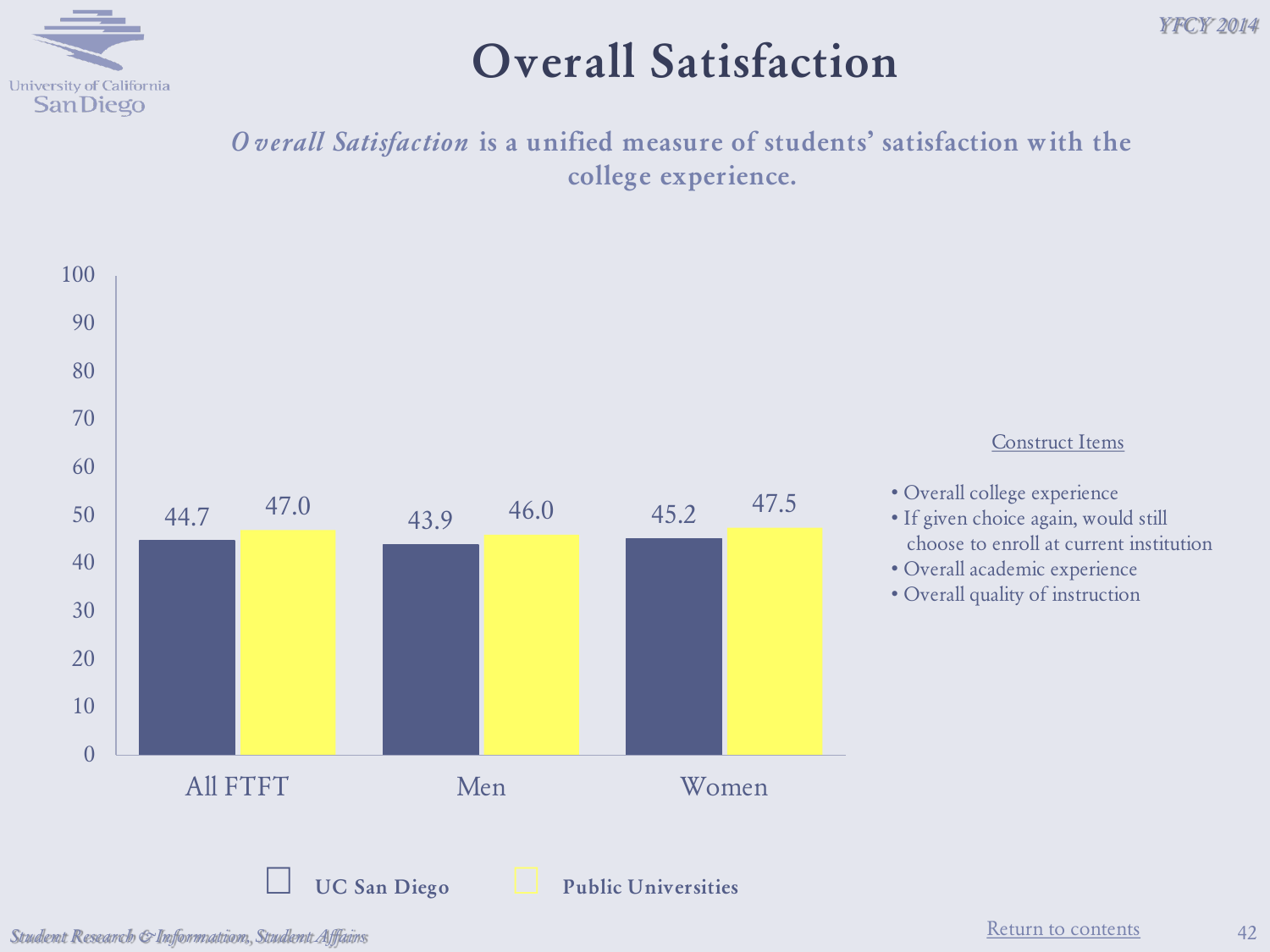#### *Y FCY 2014* Satisfaction with Academic Support and Courses

**Gauges use of and satisfaction with campus academic support structures and types of coursework required in general education.**



**■** Very Satisfied **■** Satisfied

**■** Satisfied

**SanDiego**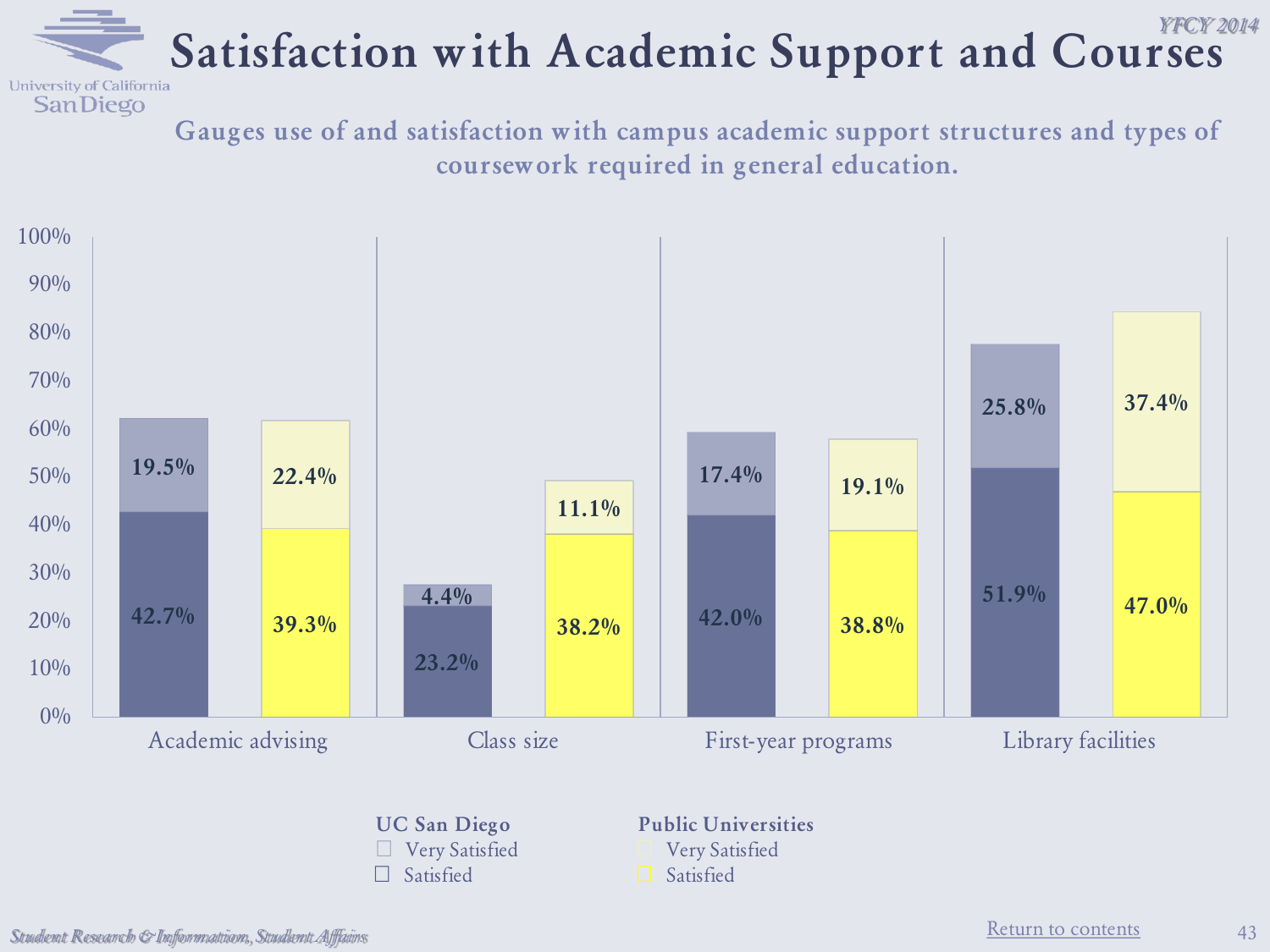#### *Y FCY 2014* Satisfaction with Academic Support and Courses

**Gauges use of and satisfaction with campus academic support structures and types of coursework required in general education.**



[Return to contents](#page-2-0) *Student Research & Information, Student Affairs*

**SanDiego**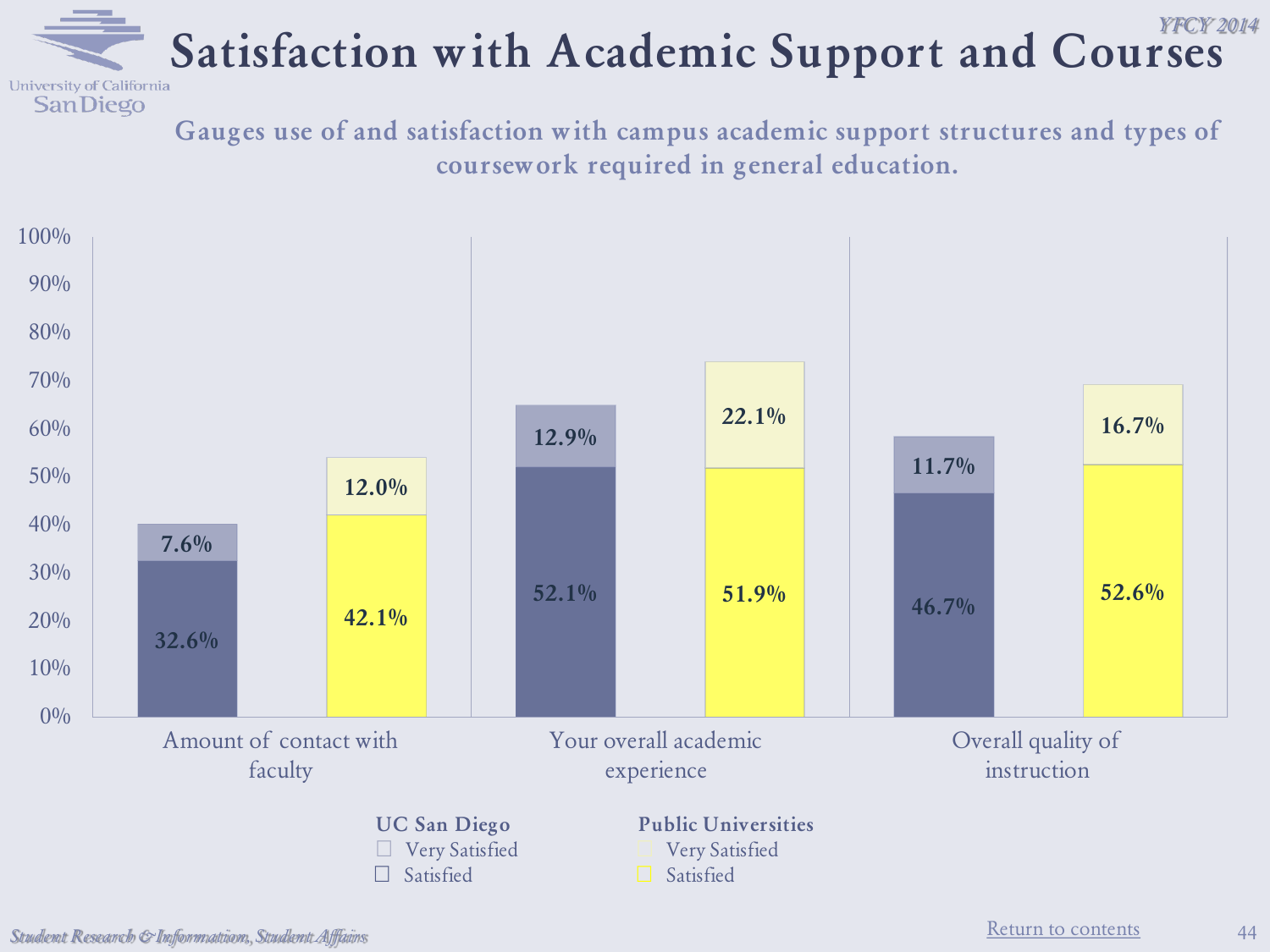#### *Y FCY 2014* Satisfaction with Academic Support and Courses

**Gauges use of and satisfaction with campus academic support structures and types of coursework required in general education.**



**SanDiego**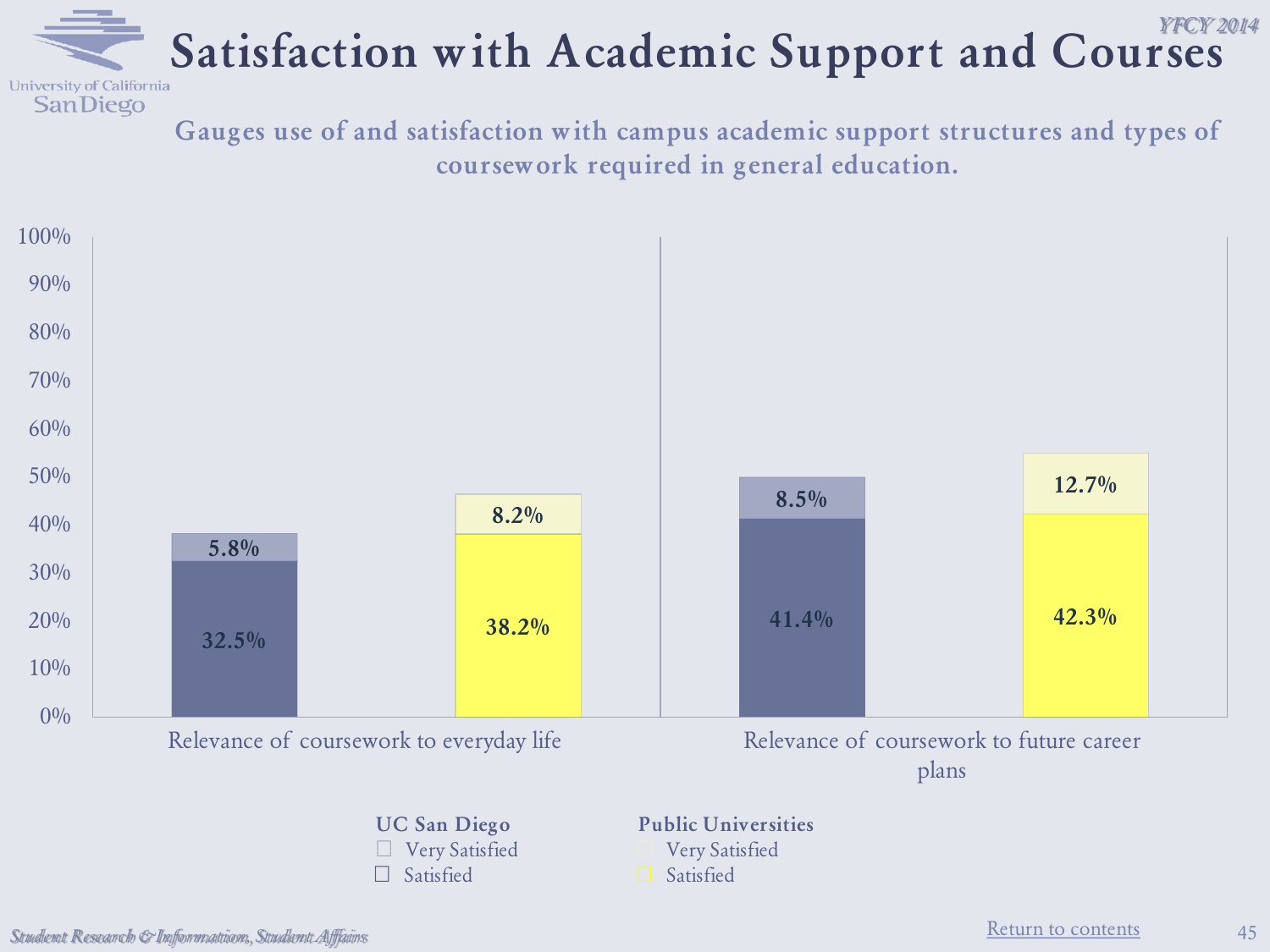

#### *Y FCY 2014* **Satisfaction with Services and Community**

**Where students live, how they are oriented to the campus, and the support they receive during the first year are important determinants of their college experience. These items gauge use of and satisfaction with campus services and general community.**



**Public Universities ■** Very Satisfied

**■** Satisfied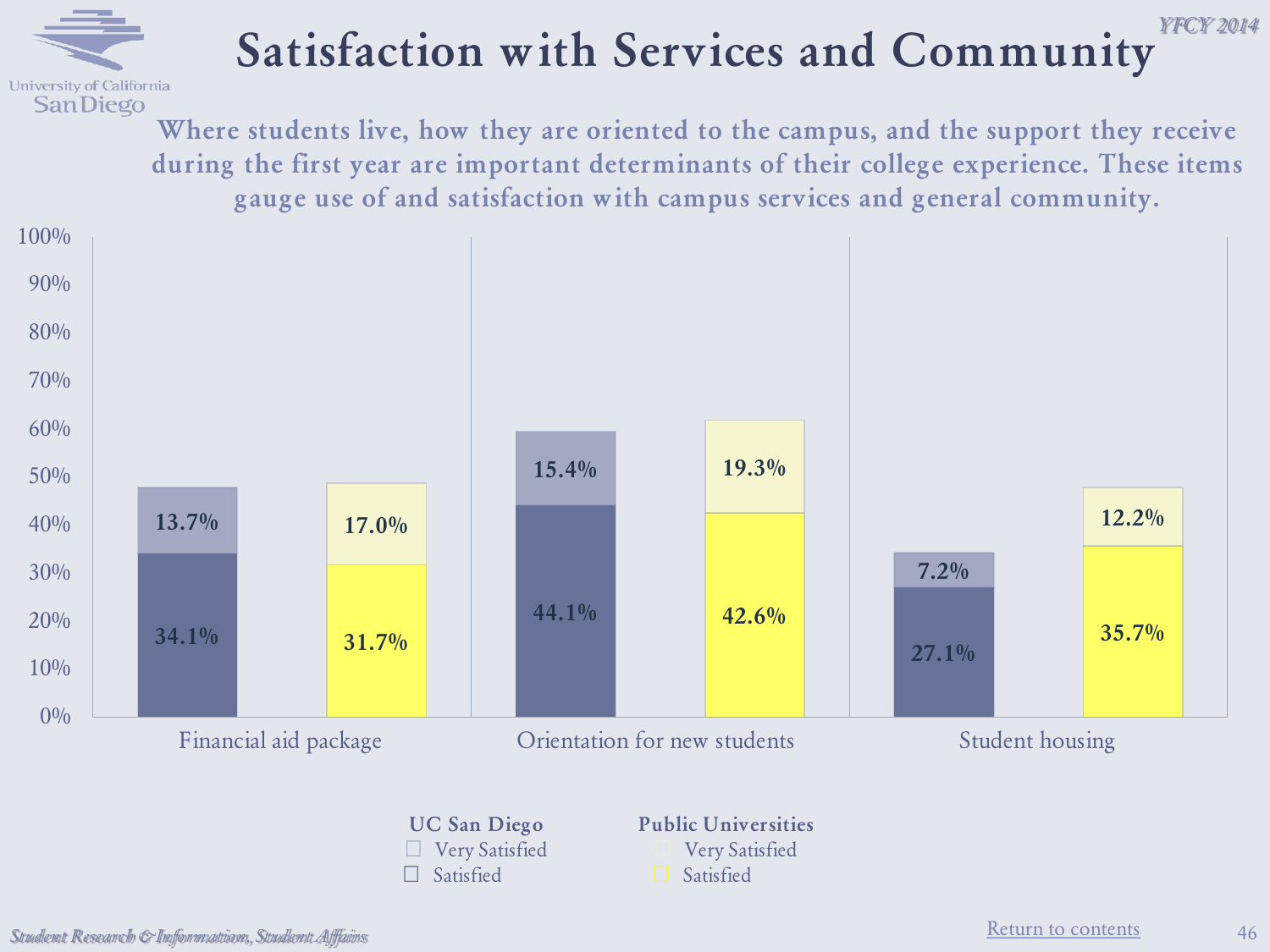#### **Future Plans**

#### **If you could make your college choice over, would you still choose to enroll**

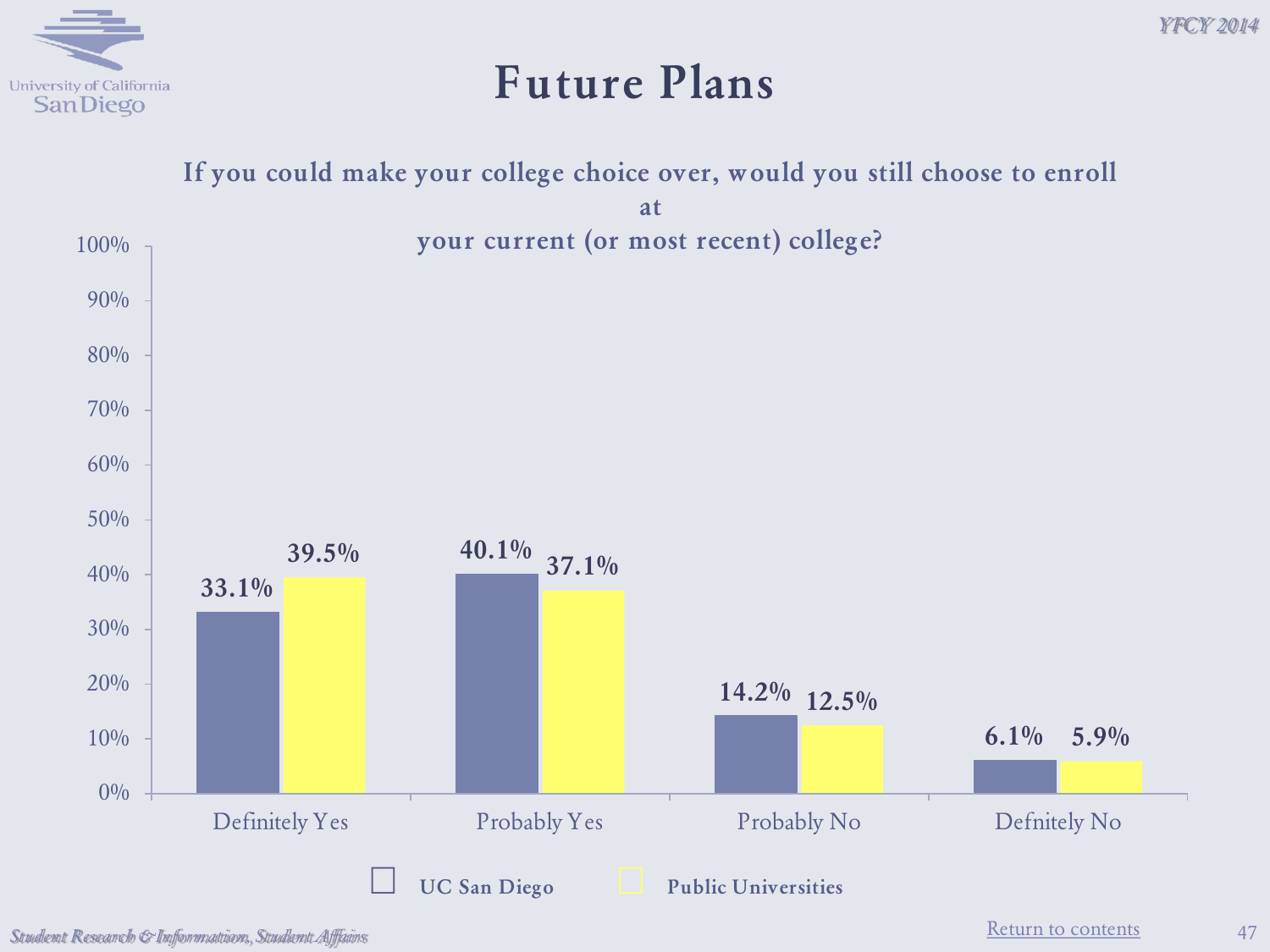

#### **Future Plans**

**What do you think you will be doing in Fall 2014?**